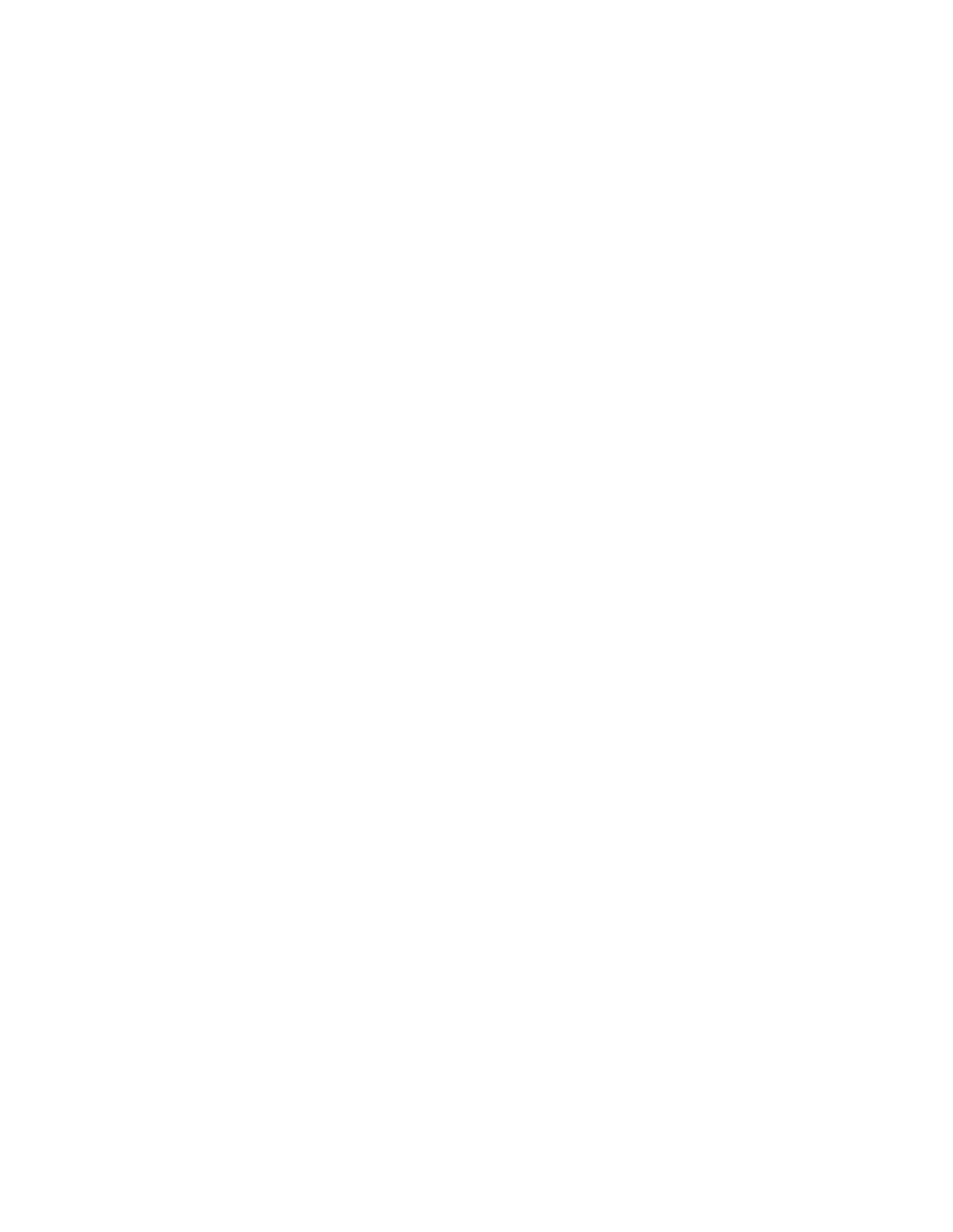#### **TABLE OF CONTENTS**

| $\mathbf{I}$ . |                       |
|----------------|-----------------------|
| Α.             |                       |
| <b>B.</b>      |                       |
| C.             |                       |
| Ш.             |                       |
| Α.             |                       |
| В.             |                       |
| C.             |                       |
| D.             |                       |
| E.             |                       |
| F.             |                       |
| G.             |                       |
| III.           |                       |
| IV.            |                       |
| V.             |                       |
| VI.            |                       |
|                | <b>LIST OF TABLES</b> |
|                |                       |

Prepared By:

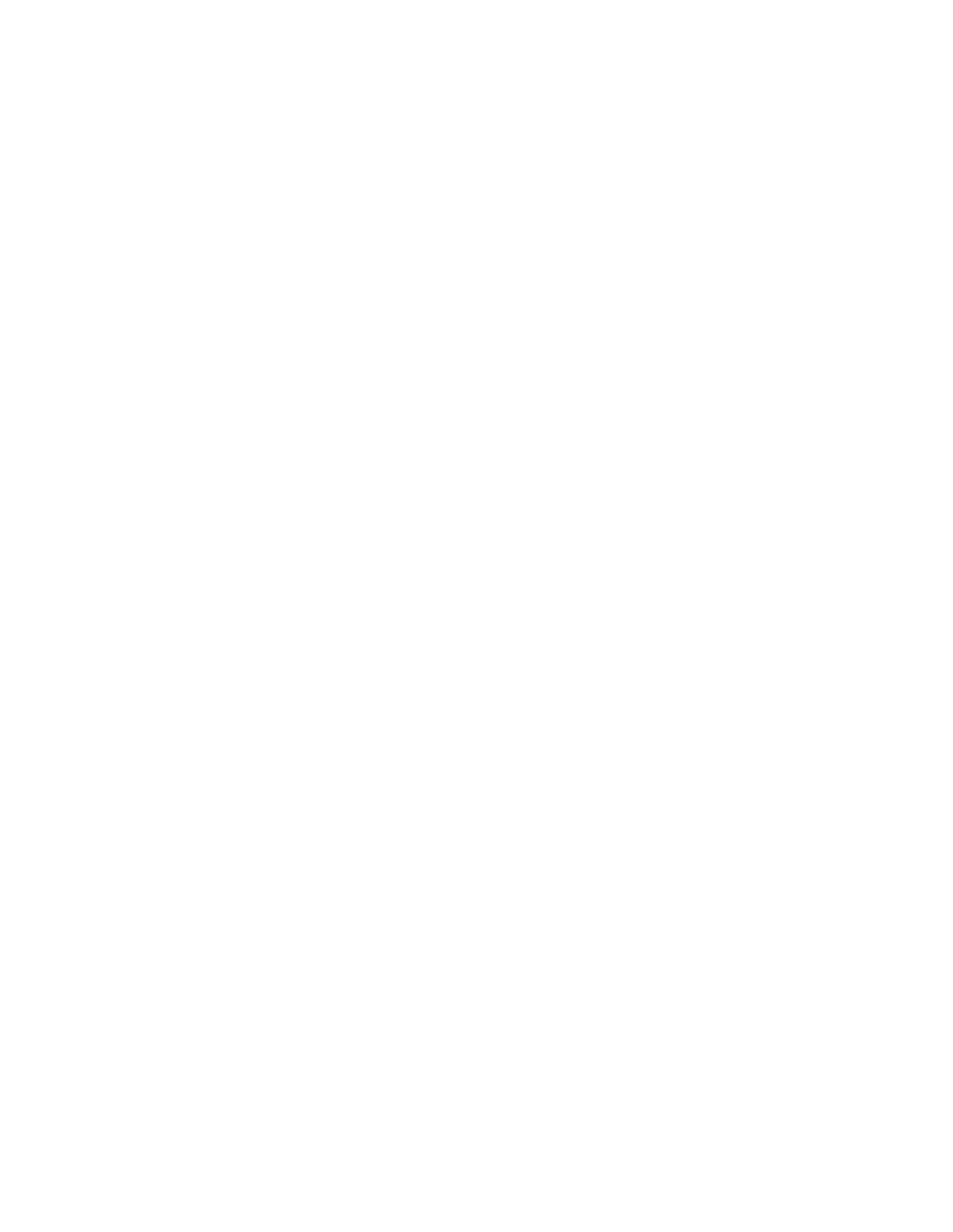#### <span id="page-4-0"></span>**INTRODUCTION**

Pursuant to the Michigan Planning Enabling Act PA 33 of 2008, the Planning Commission of a municipality shall make and adopt a six-year Capital Improvement Program (CIP) to carry out its long-range planning objectives. This document represents the Village of Almont Planning Commission's CIP for the village's fiscal years 2020 through 2026.

Commencing with this program year, the Village Council and staff will procedurally review and update the six-year CIP annually between the months of January and April in preparation for adoption of the budget for the fiscal year beginning July 1st. This is timed to correlate directly with the annual Capital Improvement Fund Budget process.

Briefly stated, the objectives of this CIP Program are:

- To develop and maintain a long-range (six-year) program in which physical projects are planned, prioritized, and implemented in an orderly manner;
- To coordinate the capital related projects of the various Village Departments, Boards, and Commissions to ensure an appropriate distribution of capital improvement funds with regards to the needs of the village and the fiscal ability of the village to undertake the requested projects;
- To assist the Village President and Village Council in the evaluation of project requests and funding sources regarding short- and long-range plans; and
- To coordinate the demands and requests for capital improvement funds with the planning needs of the village so that an appropriately prioritized system of funding can be programmed over increments of six years.

#### <span id="page-4-1"></span>I. EXPLANATION OF CAPITAL IMPROVEMENT TERMS

There are three terms that are key to understanding the Capital Improvement Plan.

#### <span id="page-4-2"></span>A. Capital Improvements

Capital improvements are projects that result in the acquisition, addition, updating, or development of physical facilities. A capital improvement may also include contractual or bonded indebtedness payments related to fixed assets, or any major expenditure for physical development, which generally falls into one of the following categories:

- 1. Any construction of a new facility (i.e., public building, water/sanitary sewer mains, storm sewer, major or local roadways, recreational facilities), an addition to, upgrade, or replacement, provided that the cost is \$10,000 or more.
- 2. Any nonrecurring rehabilitation of all or part of a building, grounds, facility, or equipment, provided the cost is \$10,000 or more.
- 3. Any purchase or replacement of major equipment to support community programs, provided that the cost is \$10,000 or more.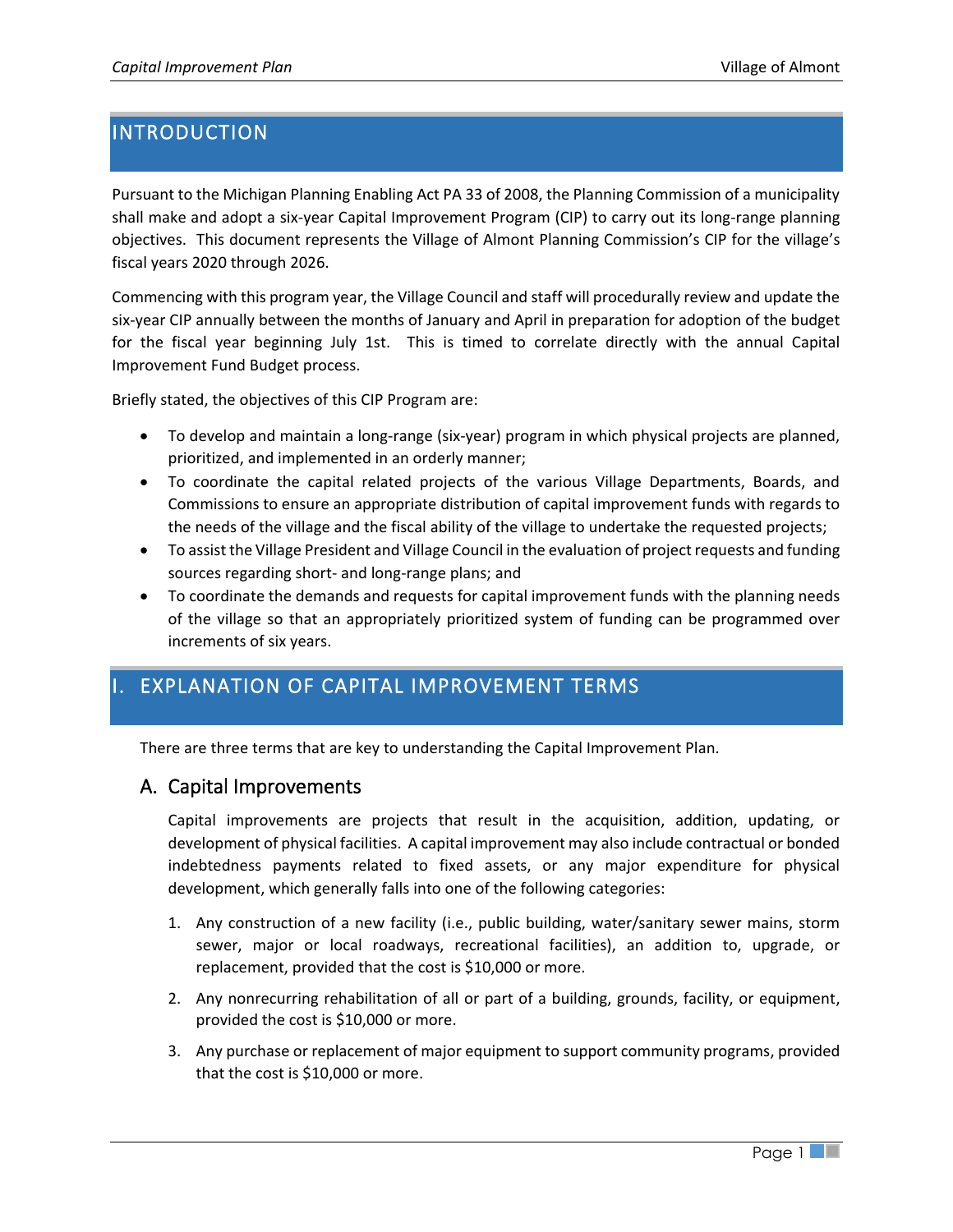- 4. Any planning, feasibility, engineering, or design study related to an individual capital improvements project or to a program that implements through individual capital improvement projects, provided that the cost is \$10,000 or more.
- 5. Any acquisition of land for public purpose that is not part of an individual capital improvement project or a program that is implemented through individual capital improvements projects, provided that the cost is \$10,000 or more.
- 6. Contractual or bonded indebtedness payments related to fixed assets Capital Improvement Programming.

Capital Improvement Programming is the preparation and updating of a recommended schedule of public works and related equipment to be built or purchased during the next six years. To be effective, the village's CIP will cover the village's entire range of public facility and service requirements. In the village's CIP, all future projects are listed in order of construction priority together with cost estimates and the anticipated means of financing for each project.

A six-year Capital Improvement Programming period is generally considered to be most suitable. A two- or three-year period is too short for effective programming because planning and financing of major projects usually take longer. Conversely, a period of seven or more years may project the program too far into the future to be of practical value. A capital improvement budget is based on a five-year timeline.

#### <span id="page-5-0"></span>B. Capital Improvement Budget

While the CIP is a proposed spending schedule for six years, the capital budget is legal authorization to spend, during the coming fiscal year, funds from village sources and from federal and state grants.

The village capital budget is distinct from the operating budget. The operating budget authorizes the expenditures, on a one-year basis, of funds for employee salaries, fringe benefits, and the purchase of services, supplies, and the like. It also includes the payment of principal and interest on the bonds issued to support past capital budget projects. Since effective village services depend on the timely combination of manpower, supplies, and capital facilities, serious effort is devoted in the budgetary process to coordinate the capital and operating budgets.

#### <span id="page-5-1"></span>C. Appropriation

Appropriation is money appropriated by the Village Council for capital improvement projects to be implemented during the budget year. It includes amendments made during the fiscal year to the originally-approved capital budget appropriations.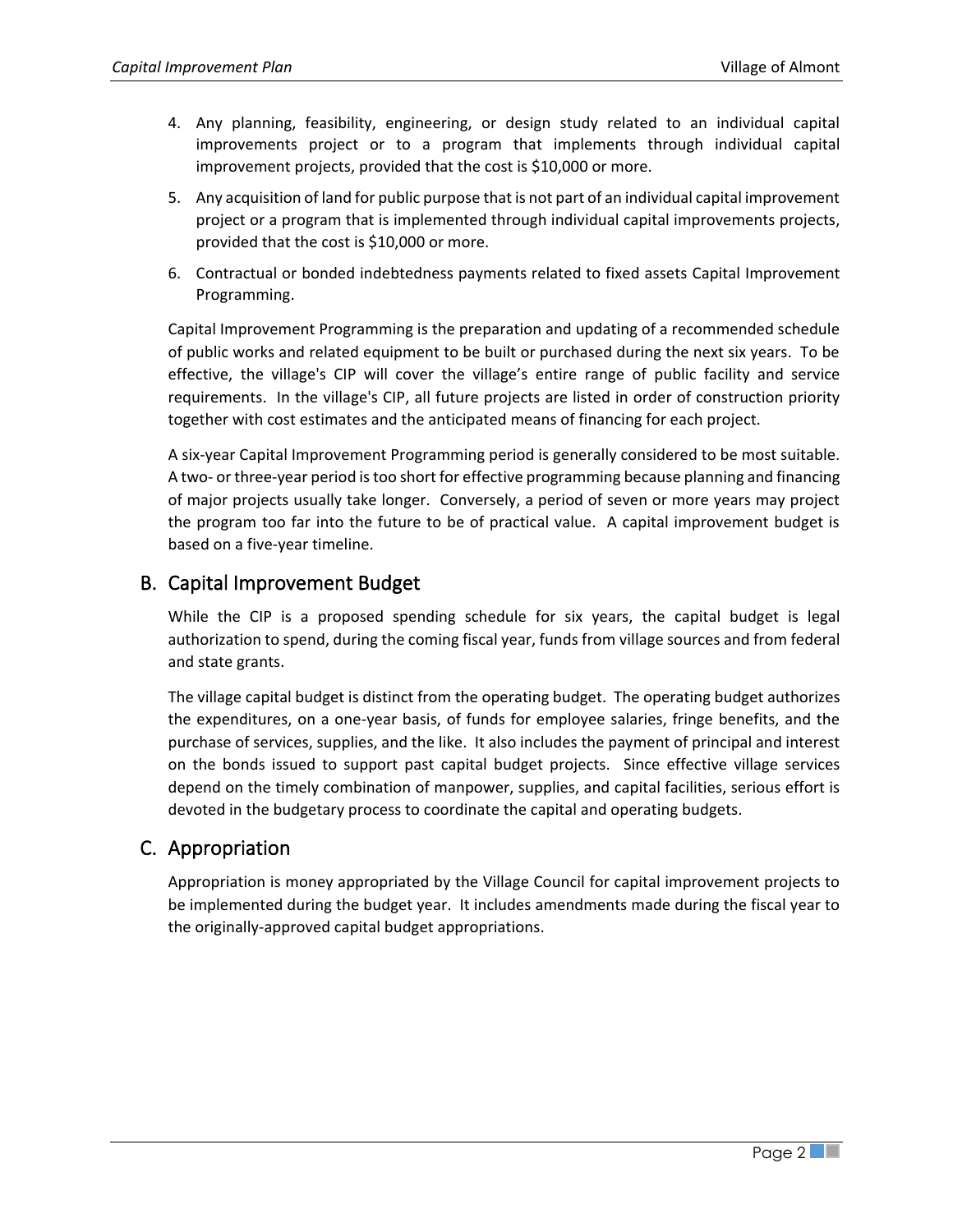#### <span id="page-6-0"></span>II. PROGRAM DEVELOPMENT, ADOPTION, AND AMENDMENT PROCEDURES

The steps on the development of the initial CIP and the subsequent yearly updates involve the following steps:



#### <span id="page-6-1"></span>A. Initiation

The Village Manager submits a memo or other form of communication to all village staff, Planning Commission, and Village Council initiating the CIP process and establishing deadlines for submission of information and review of drafts.

#### <span id="page-6-2"></span>B. Information Gathering

Village staff and the Planning Commission are requested to review documents prepared for the village related to potential capital improvement projects including grant applications, engineering studies, Joint Parks and Recreation Plans, the DDA Development Plan, and the Village Master Plan's implementation recommendations. Each potential project will be outlined in a Project Summary and Description sheet. In addition, information will be provided regarding potential funding sources for each of the projects. In accordance with the public engagement strategy for the Village of Almont, the general public is welcomed to provide feedback at the Village Council, Planning Commission meeting, or on the village's website for general comments.

#### <span id="page-6-3"></span>C. Project Application

After the information gathering is completed, designated people from each corresponding project shall complete the project summary form. The designated department head staff will provide a previously mentioned material and review the projects with the Project Manager.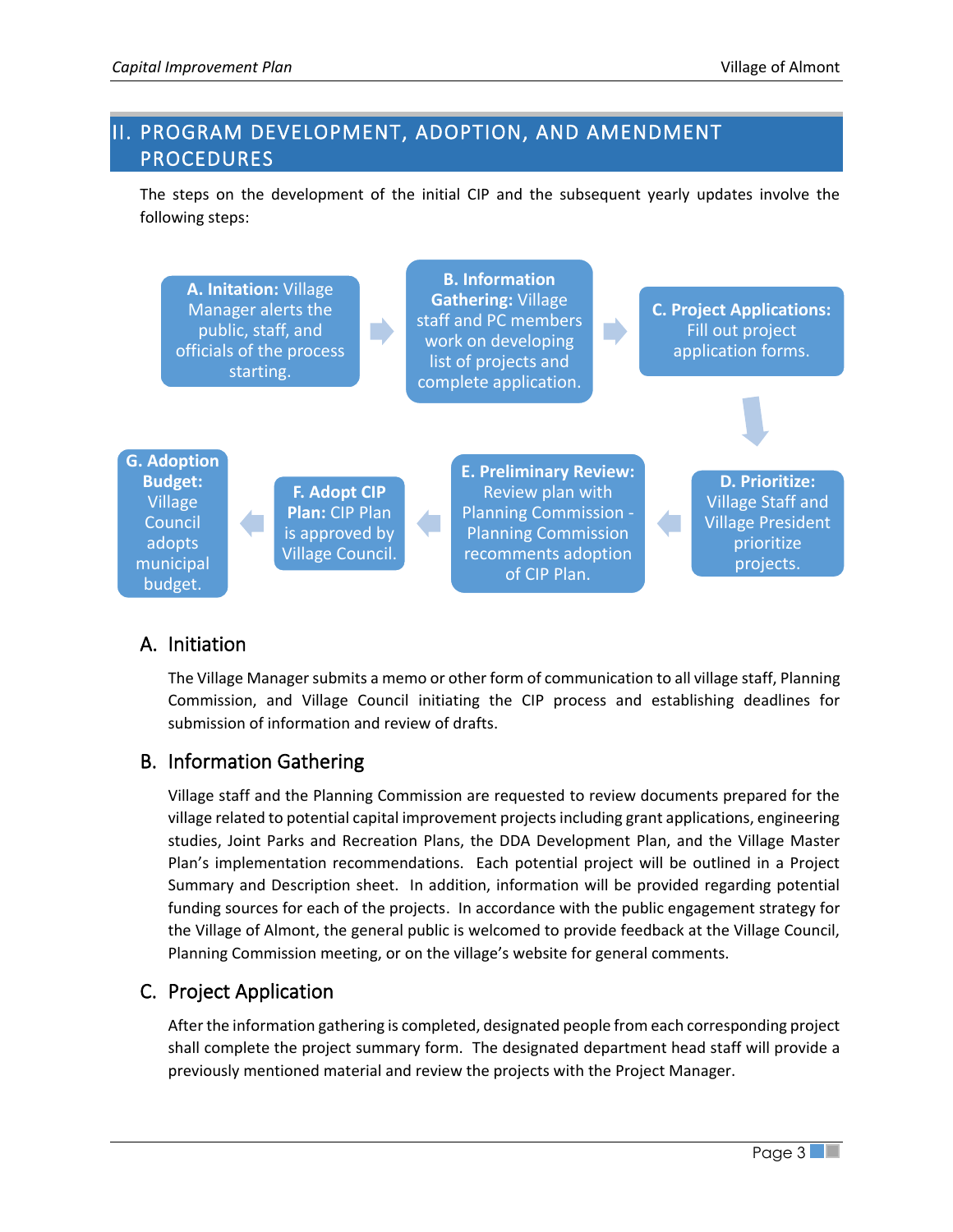#### <span id="page-7-0"></span>D. Prioritization

After gathering the Project Summary and Description sheets, the projects will be prioritized by a work group composed of: Village Manager, Village Clerk, DPW Supervisor, two members of the Planning Commission, and others identified by the Village Manager. The projects will be prioritized over the following six years using the following criteria:

*Tier One:*

- Department Priority
- Project Type
- Address Public Health, Safety, and Welfare
- Conforms to an Adopted Program, Plan, or Policy
- Have Funding for Cost of Project

*Tier Two:* 

- Project Coordination
- Village Overall Priority

The Village Council shall participate in a prioritization windshield survey. The project applications sheets and Tier One and Two table shall be completed by staff. The Village Manager shall review the list of projects and their prioritization. The Village Council will then discuss changes to the priority ranking if needed.

#### <span id="page-7-1"></span>E. Review of Preliminary CIP

The preliminary CIP shall be submitted to the Planning Commission for review and comment. The Planning Commission shall hold a public hearing to provide the public an opportunity to comment on it. The Planning Commission will either recommend approval of the CIP as presented or with changes. If the Planning Commission approves with changes, it will identify the basis for its recommended changes.

#### <span id="page-7-2"></span>F. Approval of the CIP

Following Planning Commission review, the CIP will be submitted to the Village Council for its review and approval. The Council may revise the Plan as recommended by the Planning Commission without sending it back to the Planning Commission.

#### <span id="page-7-3"></span>G. Budget Adoption

Following the adoption of the CIP, the Village Council shall work on adopting the budget. Though preliminary discussion may take place before the CIP is adopted, the village will strive to follow the projects indicated to be funded for that budget year.

Once the CIP is adopted, Village staff will be directed to include the first year projects into the next fiscal year proposed budget, if funding is available. Additionally, the decision to acquire equipment or construct new capital projects should include the affordability of incremental operating costs associated with the new capital. Therefore, future operating costs need to be integrated into the operating budget.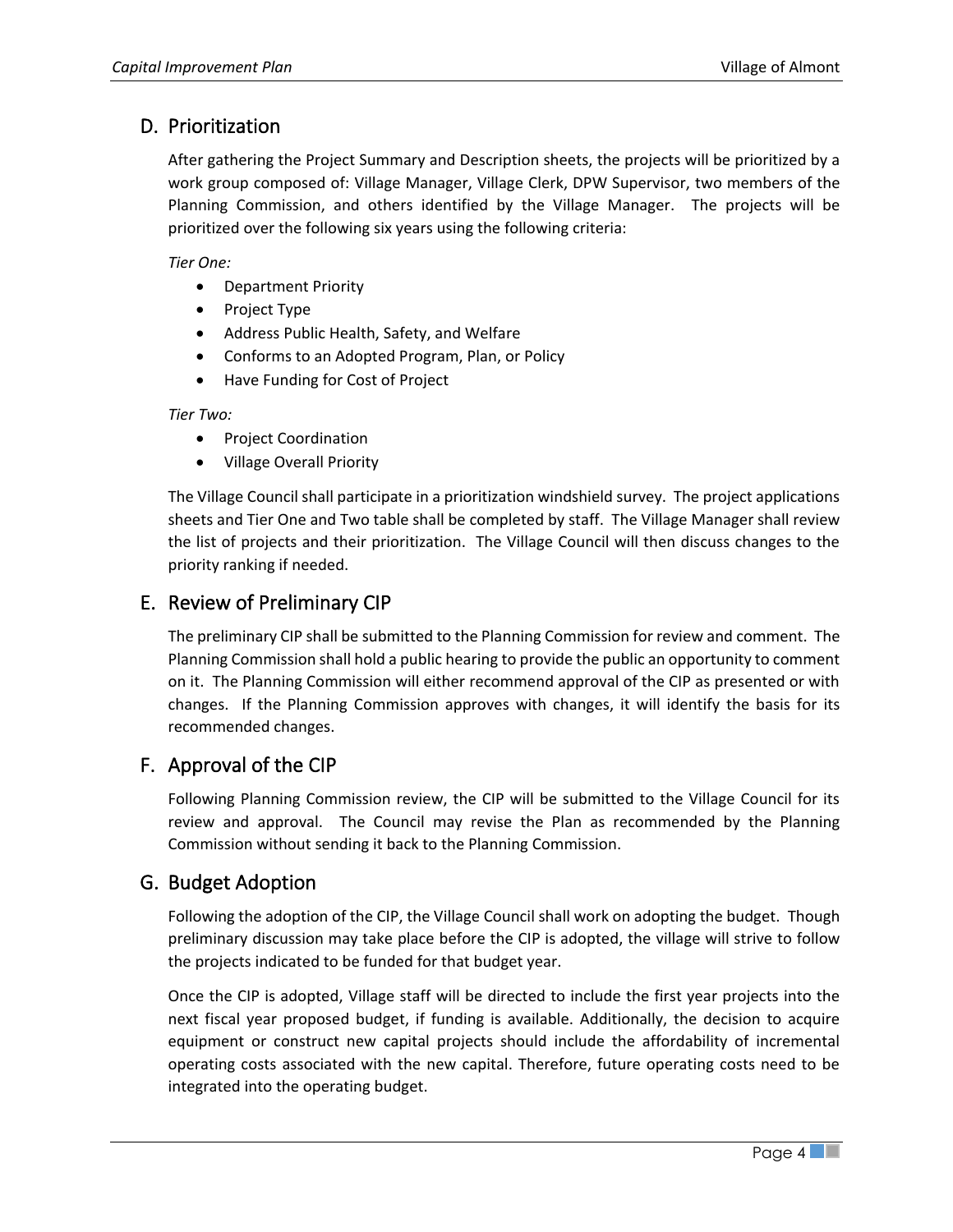# <span id="page-8-2"></span><span id="page-8-1"></span>III. SUMMARY OF FUNDING SOURCES **II. SUMMARY OF FUNDING SOURCES**

Table 1 summaries the funding sources for the various projects based on category over the course of the CIP Plan. These numbers are the [Table 1](#page-8-2) summaries the funding sources for the various projects based on category over the course of the CIP Plan. These numbers are the anticipated funding balances after other main expenses have been subtracted from the revenue. This is to help determine the amount of anticipated funding balances after other main expenses have been subtracted from the revenue. This is to help determine the amount of money left over to allocate towards the various capital improvement projects. money left over to allocate towards the various capital improvement projects. It is anticipated that the major street funding will continue to decrease as federal and state funding have continued to decrease. Otherwise, it It is anticipated that the major street funding will continue to decrease as federal and state funding have continued to decrease. Otherwise, it is anticipated for all other revenue streams to remain primarily the same. is anticipated for all other revenue streams to remain primarily the same.

|                          |                |           |           | <b>9202-2022 A 4 Secretary : Le Sandrand A 2020-2022 - 2020</b> |           |           |             |
|--------------------------|----------------|-----------|-----------|-----------------------------------------------------------------|-----------|-----------|-------------|
| <b>Funding Source</b>    | 2020-2021      | 2021-2022 | 2022-2023 | 2023-2024                                                       | 2024-2025 | 2025-2026 | Total       |
| General Fund             | \$153,622      | \$153,622 | \$153,622 | \$153,622                                                       | \$153,622 | \$153,622 | \$1,075,354 |
| <b>Major Street Fund</b> | 14,130<br>\$31 | \$314,130 | \$314,130 | \$314,130                                                       | \$314,130 | \$314,130 | \$2,198,910 |
| Local Street Fund        | \$58,975       | \$58,975  | \$58,975  | \$58,975                                                        | \$58,975  | \$58,975  | \$412,825   |
| Parks & Recreation Fund  | \$5,130        | \$5,130   | \$5,130   | \$5,130                                                         | \$5,130   | \$5,130   | \$35,910    |
| Sewer Fund               | \$209,860      | \$209,860 | \$209,860 | \$209,860                                                       | \$209,860 | \$209,860 | \$1,469,020 |
| <b>Water Fund</b>        | \$93,360       | \$93,360  | \$93,360  | \$93,360                                                        | \$93,360  | \$93,360  | \$653,520   |
| Equipment Fund           | \$132,520      | \$132,520 | \$132,520 | \$132,520                                                       | \$132,520 | \$132,520 | \$927,640   |
| <b>Total</b>             | \$967,597      | \$967,597 | \$967,597 | \$967,597                                                       | \$967,597 | \$967,597 |             |

## <span id="page-8-0"></span>**Table 1: Summary of Funding Sources FY 2020-2026** ì  $\epsilon$ ł ׇׇ֧֡֡׆<br>֛֞  $\overline{\phantom{a}}$  $\ddot{\phantom{a}}$  $T = 1.1$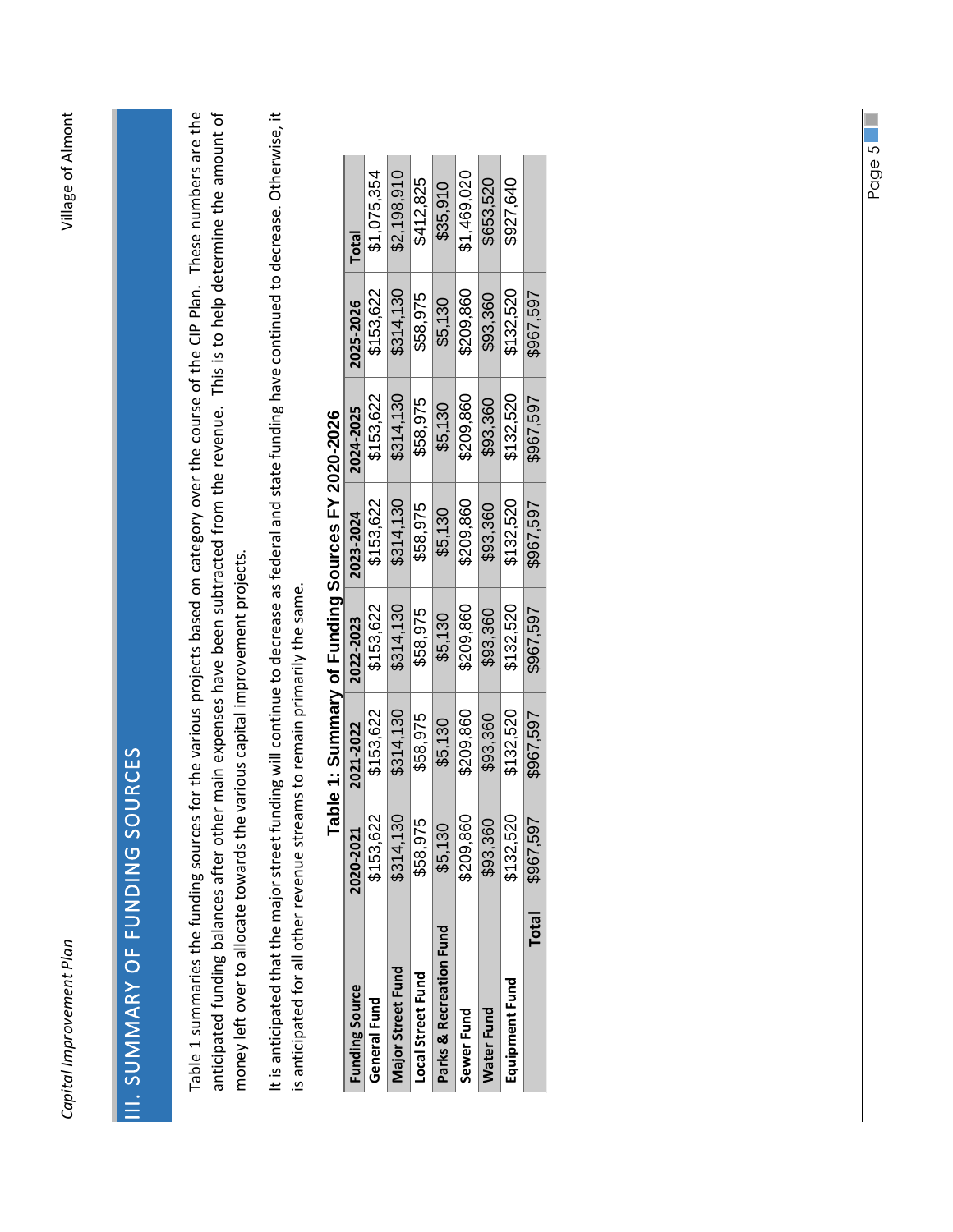| Ì                                  |
|------------------------------------|
|                                    |
|                                    |
| i<br>j                             |
|                                    |
| l<br>ĺ<br>$\overline{1}$<br>:<br>: |
| <b>:</b>                           |
|                                    |
|                                    |
|                                    |
|                                    |
|                                    |
|                                    |
|                                    |
|                                    |
|                                    |
|                                    |
|                                    |
|                                    |
|                                    |
|                                    |
|                                    |
|                                    |
|                                    |
|                                    |
|                                    |
|                                    |
|                                    |
|                                    |
|                                    |
|                                    |
|                                    |
|                                    |
|                                    |
|                                    |
|                                    |
|                                    |
|                                    |
|                                    |
|                                    |
|                                    |
|                                    |
|                                    |
|                                    |
|                                    |
|                                    |
|                                    |
|                                    |
|                                    |
|                                    |
| $\ddot{\phantom{a}}$               |
| Í                                  |
|                                    |
|                                    |
|                                    |
|                                    |
|                                    |
|                                    |
| $\overline{\phantom{a}}$           |
| S<br>֠<br>$\overline{\phantom{a}}$ |
| I<br>Ĵ                             |

# <span id="page-9-2"></span>IV. SUMMARY OF FUNDING EXPENDITURES IV. SUMMARY OF FUNDING EXPENDITURES

<span id="page-9-1"></span><span id="page-9-0"></span>Table 2 identifies the various expenditures or cost of the various projects over the course of the CIP Plan. [Table 2](#page-9-2) identifies the various expenditures or cost of the various projects over the course of the CIP Plan.

|                         | Table                                                            |           | 2: Summary of Funding Expenditures FY 2020-2026 |           |           |           |           |           |
|-------------------------|------------------------------------------------------------------|-----------|-------------------------------------------------|-----------|-----------|-----------|-----------|-----------|
| #                       | Project                                                          | 2020-2021 | 2021-2022                                       | 2022-2023 | 2023-2024 | 2024-2025 | 2025-2026 | Total     |
|                         | General Fund                                                     |           |                                                 |           |           |           |           |           |
|                         | Almont Parks Tennis Court                                        |           |                                                 | \$25,000  |           |           |           | \$25,000  |
| $\mathbf{\Omega}$       | DPW Building/Garage                                              |           |                                                 |           | \$450,000 |           |           | \$450,000 |
| ო                       | Municipal Building Parking<br>Lot Reconfiguration                |           |                                                 |           |           | \$140,000 |           | \$140,000 |
|                         | Total                                                            |           |                                                 | \$25,000  | \$450,000 | \$140,000 |           |           |
| Sewer                   |                                                                  |           |                                                 |           |           |           |           |           |
|                         | Rebuild Influent Pumps                                           |           |                                                 |           | \$60,000  |           |           | \$60,000  |
| $\mathbf{\Omega}$       | Replace Tertiary System                                          |           |                                                 |           |           | \$650,000 |           | \$650,000 |
| ო                       | SCADA (Extend Upgrade)                                           | \$75,000  |                                                 |           |           |           |           | \$75,000  |
| đ                       | Return-Activated Sludge<br><b>Pump Rebuilds</b>                  |           | \$36,000                                        |           |           |           |           | \$36,000  |
| ம                       | Replace UV Control Centers                                       | \$70,000  |                                                 |           |           |           |           | \$70,000  |
| ဖ                       | June Drive Force Main                                            |           | \$243,500                                       |           |           |           |           | \$243,500 |
|                         | Clean and TV a Portion<br>Annually                               | \$10,000  | \$10,000                                        | \$10,000  | \$10,000  | \$10,000  | \$10,000  | \$60,000  |
| ထ                       | Johnathon Lift Station Pump                                      |           | \$100,000                                       |           |           |           |           | \$100,000 |
| თ                       | Farnum Drain Main Sewer<br>Interceptor                           |           |                                                 | \$600,000 |           |           |           | \$600,000 |
| $\overline{\mathbf{C}}$ | Storm Drainage System<br>evaluation                              | \$50,000  |                                                 |           | \$50,000  | \$50,000  | \$50,000  | \$200,000 |
|                         | Water/Sewer Project (Bond)<br>Almont/Hamilton<br>$15 \text{ yr}$ | \$37,500  | \$37,500                                        | \$37,500  | \$37,500  | \$37,500  | \$37,500  | \$225,000 |
|                         | Total                                                            | \$242,500 | \$427,000                                       | \$647,500 | \$157,500 | \$747,500 | \$97,500  |           |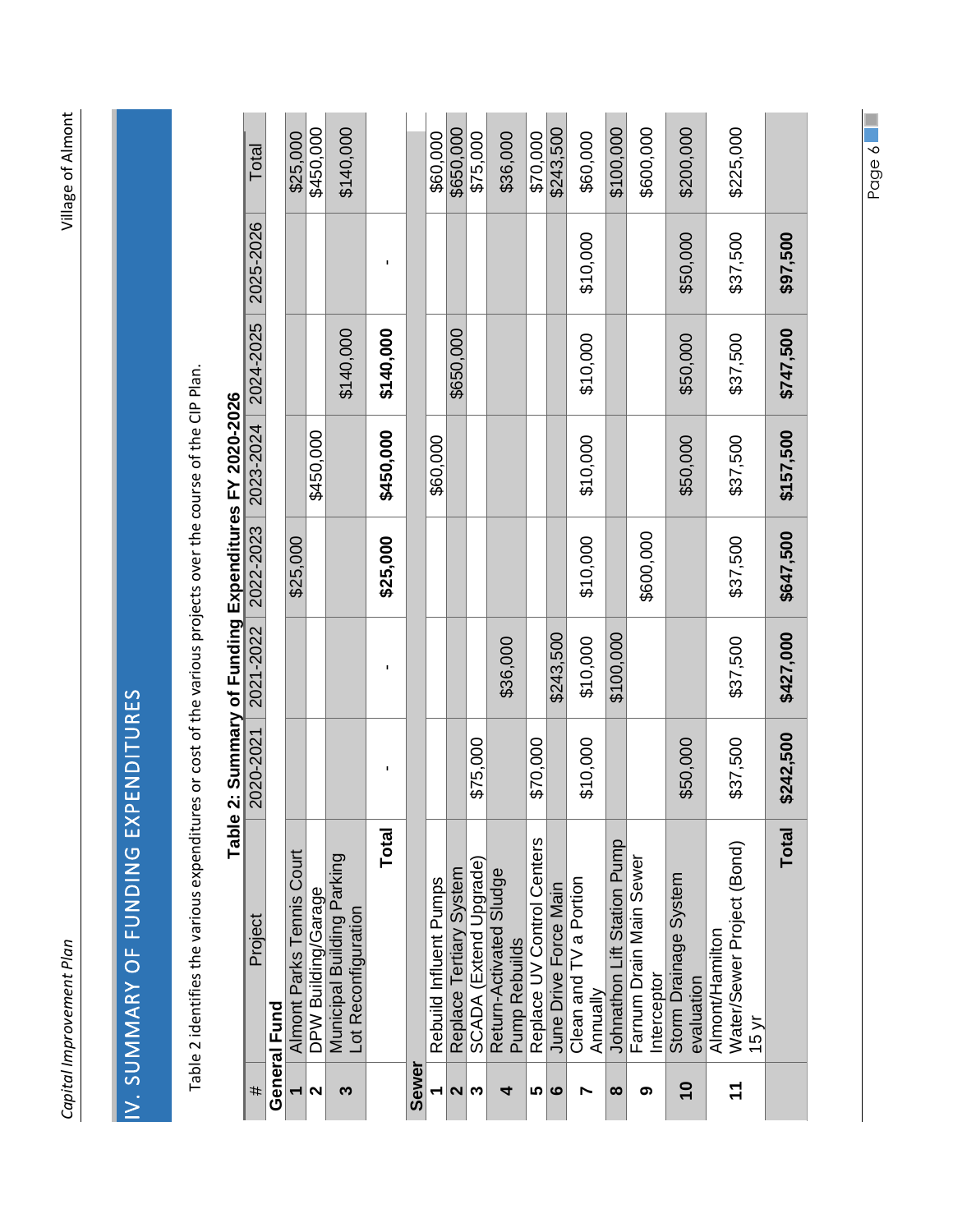| Water                    |                                             |           |           |           |           |           |           |           |
|--------------------------|---------------------------------------------|-----------|-----------|-----------|-----------|-----------|-----------|-----------|
| #                        | Project                                     | 2020-2021 | 2021-2022 | 2022-2023 | 2023-2024 | 2024-2025 | 2025-2026 | Total     |
| $\overline{\phantom{0}}$ | New Backup Well-location                    |           |           |           |           |           | \$450,000 | \$450,000 |
| $\mathbf{\Omega}$        | Water Tower Rehab                           | \$61,420  | \$61,420  | \$61,420  | \$61,420  | \$61,420  | \$26,730  | \$333,830 |
|                          | Almont/Hamilton                             |           |           |           |           |           |           |           |
| ო                        | Water/Sewer Project (Bond)<br>15 vr         | \$37,500  | \$37,500  | \$37,500  | \$37,500  | \$37,500  | \$37,500  | \$225,000 |
|                          | AMP Main Street Water Main                  |           |           |           |           |           |           |           |
| 4                        | Replacement                                 |           |           |           | \$182,403 |           |           | \$182,403 |
|                          | AMP Loop Dead Ends                          |           |           |           |           |           |           |           |
| မာ                       | Spring & Water Streets                      |           |           |           |           | \$182,403 |           | \$182,403 |
|                          | Replacement                                 |           |           |           |           |           |           |           |
| ဖ                        | <b>AMP Centennial Street</b><br>Replacement |           |           |           |           |           | \$91,202  | \$91,202  |
|                          |                                             |           |           |           |           |           |           |           |
| Ľ                        | AMP Sullivan Street<br>Replacement          |           |           |           |           |           | \$136,802 | \$136,802 |
|                          | <b>AMP Maple Street</b>                     |           |           |           |           |           |           |           |
| ထ                        | Replacement                                 |           |           |           |           |           | \$136,802 | \$136,802 |
| ග                        | Water Service Replacement                   |           |           | \$81,454  |           |           |           | \$81,454  |
|                          | Main/Kidder                                 |           |           |           |           |           |           |           |
| $\overline{\phantom{0}}$ | Backflow - Kingsbrook<br>Double Check Valve |           |           |           |           |           | \$50,000  | \$50,000  |
|                          |                                             |           |           |           |           |           |           |           |
| $\mathbf{r}$             | E. St. Clair Street - Water<br>Main         |           | \$501,608 |           |           |           |           | \$501,608 |
| $\frac{2}{3}$            | Johnson Street - Water Main                 |           |           | \$273,605 |           |           |           | \$273,605 |
| 13                       | N. Main Street                              | \$40,000  |           |           |           |           |           | \$40,000  |
| $\overline{\bf 4}$       | <b>Johnson Street</b>                       |           | \$40,000  |           |           |           |           | \$40,000  |
| 15                       | <b>Branch Street</b>                        |           |           | \$40,000  |           |           |           | \$40,000  |
| $\frac{6}{5}$            | E. St. Clair Street                         |           |           |           | \$40,000  |           |           | \$40,000  |
| 17                       | AMP - Branch Street                         |           |           |           | \$182,403 |           |           | \$182,403 |
| $\frac{8}{3}$            | Curb Stop Replacement DDA                   | \$19,289  |           |           |           |           |           | \$19,289  |
|                          | Total                                       | \$158,209 | \$640,528 | \$493,979 | \$503,726 | \$281,323 | \$929,036 |           |
|                          | <b>Major Streets</b>                        |           |           |           |           |           |           |           |
|                          |                                             |           |           |           |           |           |           |           |
|                          | Total                                       |           |           |           |           |           |           |           |

Village of Almont

*Capital Improvement Plan* Village of Almont Capital Improvement Plan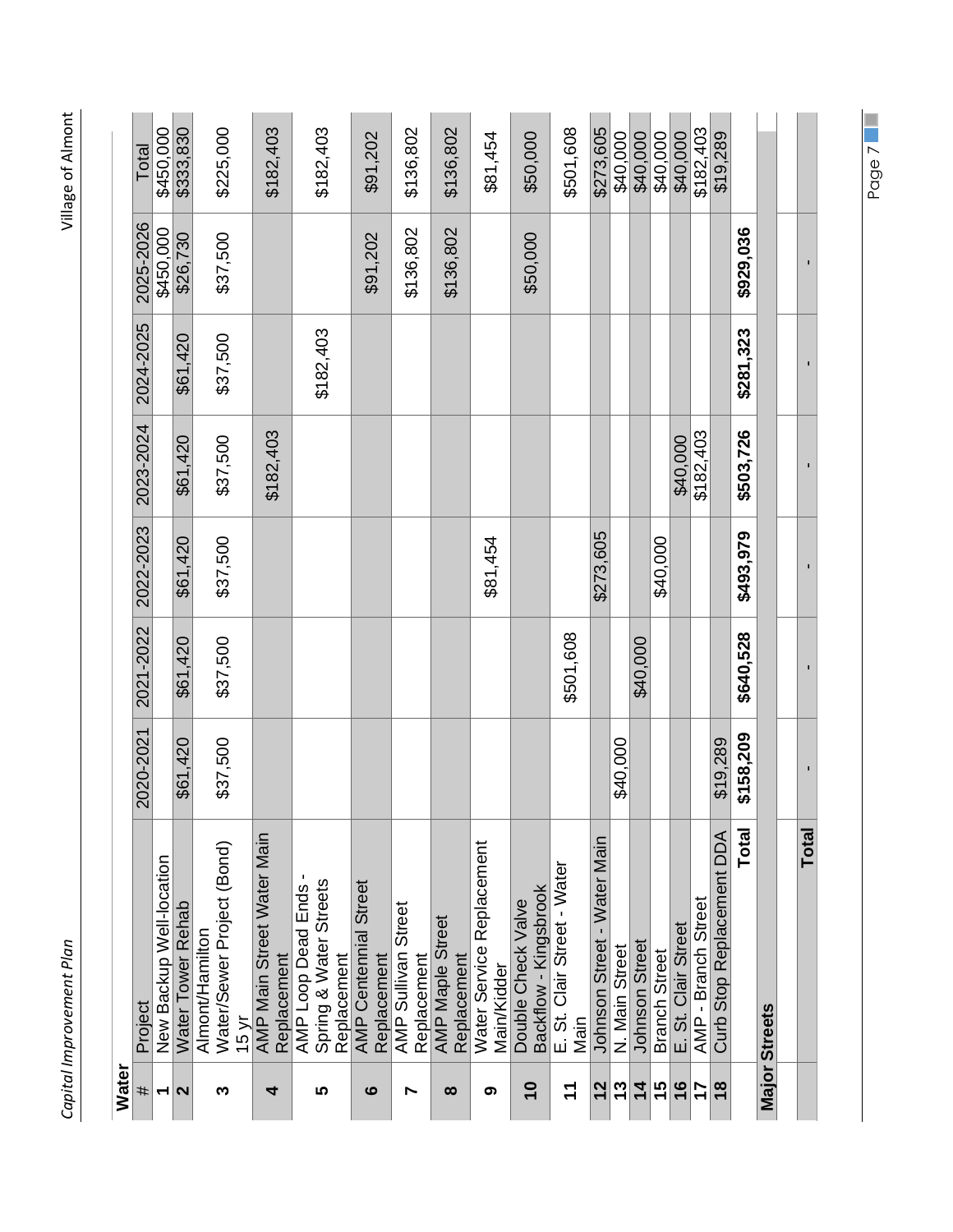| ţ                           |
|-----------------------------|
| Ï<br>j                      |
| j<br>֘֒<br>į<br>j<br>3<br>י |
| $\ddot{ }$                  |
|                             |
|                             |
|                             |
|                             |
|                             |
|                             |
|                             |
|                             |
|                             |
|                             |
|                             |
|                             |
|                             |
|                             |
|                             |
|                             |
|                             |
|                             |
|                             |
|                             |
|                             |
| l                           |
| Ì                           |
|                             |
|                             |
| ä                           |
| Ś<br>I                      |

| ι      |  |
|--------|--|
| J      |  |
| ς<br>ċ |  |
| г      |  |
|        |  |
|        |  |

|                          | <b>Local Streets</b>               |           |           |           |           |           |           |           |
|--------------------------|------------------------------------|-----------|-----------|-----------|-----------|-----------|-----------|-----------|
| #                        | Project                            | 2020-2021 | 2021-2022 | 2022-2023 | 2023-2024 | 2024-2025 | 2025-2026 | Total     |
| $\overline{\phantom{0}}$ | Sidewalk Installations             | \$6,000   | \$6,000   | \$6,000   | \$6,000   | \$6,000   | \$6,000   | \$36,000  |
|                          | June Drive 2" Overlay              |           |           |           | \$60,000  |           |           | \$60,000  |
| പത                       | Bernice Drive 2" Overlay           |           |           |           |           | \$45,000  |           | \$45,000  |
| 4                        | Jonathon Drive 2" overlay          |           |           |           |           | \$80,000  |           | \$80,000  |
| ∣ທ                       | McIntosh Asphalt Application       | \$50,000  |           |           |           |           |           | \$50,000  |
|                          | Total                              | \$56,000  | \$6,000   | \$6,000   | \$66,000  | \$131,000 | \$6,000   |           |
|                          | Equipment                          |           |           |           |           |           |           |           |
|                          | New Pickup Truck                   |           | \$28,000  |           |           |           |           | \$28,000  |
| $\mathbf{\Omega}$        | Leaf Machine Replacement           | \$10,000  | \$58,000  | \$12,000  | \$20,000  |           |           | \$100,000 |
| ∣ຕ                       | Patrol Vehicle                     | \$30,000  | \$30,000  | \$30,000  | \$30,000  | \$30,000  | \$30,000  | \$180,000 |
| 4                        | Police Station Guard Rail          | \$10,000  |           |           |           |           |           | \$10,000  |
|                          | Police In Car Cameras              | \$15,000  |           |           |           |           |           | \$15,000  |
| ဖ                        | Police Car Port/Garage             |           |           | \$75,000  |           |           |           | \$75,000  |
|                          | Rehab                              |           |           |           |           |           |           |           |
|                          | One Ton Utility Truck              | \$65,000  |           |           |           |           |           | \$65,000  |
|                          | Total                              | \$130,000 | \$116,000 | \$117,000 | \$50,000  | \$30,000  | \$30,000  |           |
|                          | <b>Alternative Funding Sources</b> |           |           |           |           |           |           |           |
| ٣                        | <b>MDNR Grant</b>                  |           |           |           |           |           |           |           |
|                          | Almont Parks Tennis Court          |           |           | \$50,000  |           |           |           | \$50,000  |
| $\mathbf{\Omega}$        | Almont Township                    |           |           |           |           |           |           |           |
|                          | Almont Parks Tennis Court          |           |           | \$25,000  |           |           |           | \$25,000  |
| S                        | MDOT Category B                    |           |           |           |           |           |           |           |
|                          | School Street Water Main           |           | \$151,000 |           |           |           |           | \$151,000 |
| 4                        | SCRAP Tire (50%)                   |           |           |           |           |           |           |           |
|                          | Sidewalk Installations             | \$6,000   | \$6,000   | \$6,000   | \$6,000   | \$6,000   | \$6,000   | \$36,000  |
|                          | June Drive 2" Overlay              |           |           |           | \$60,000  |           |           | \$60,000  |
|                          | Bernice Drive 2" Overlay           |           |           |           |           | \$45,000  |           | \$45,000  |
|                          | Jonathon Drive 2" overlay          |           |           |           |           | \$80,000  |           | \$80,000  |
|                          | McIntosh Asphalt Application       | \$50,000  |           |           |           |           |           | \$50,000  |
| 5                        | Act 51                             |           |           |           |           |           |           |           |
|                          | Cherry Street Mill and overlay     | \$65,000  |           |           |           |           |           | \$65,000  |
|                          | Johnson Street Reconstruction      | 260,00    |           |           |           |           |           | \$260,00  |
|                          | Total                              | \$121,000 | \$157,000 | \$151,000 | \$66,000  | \$131,000 | \$6,000   |           |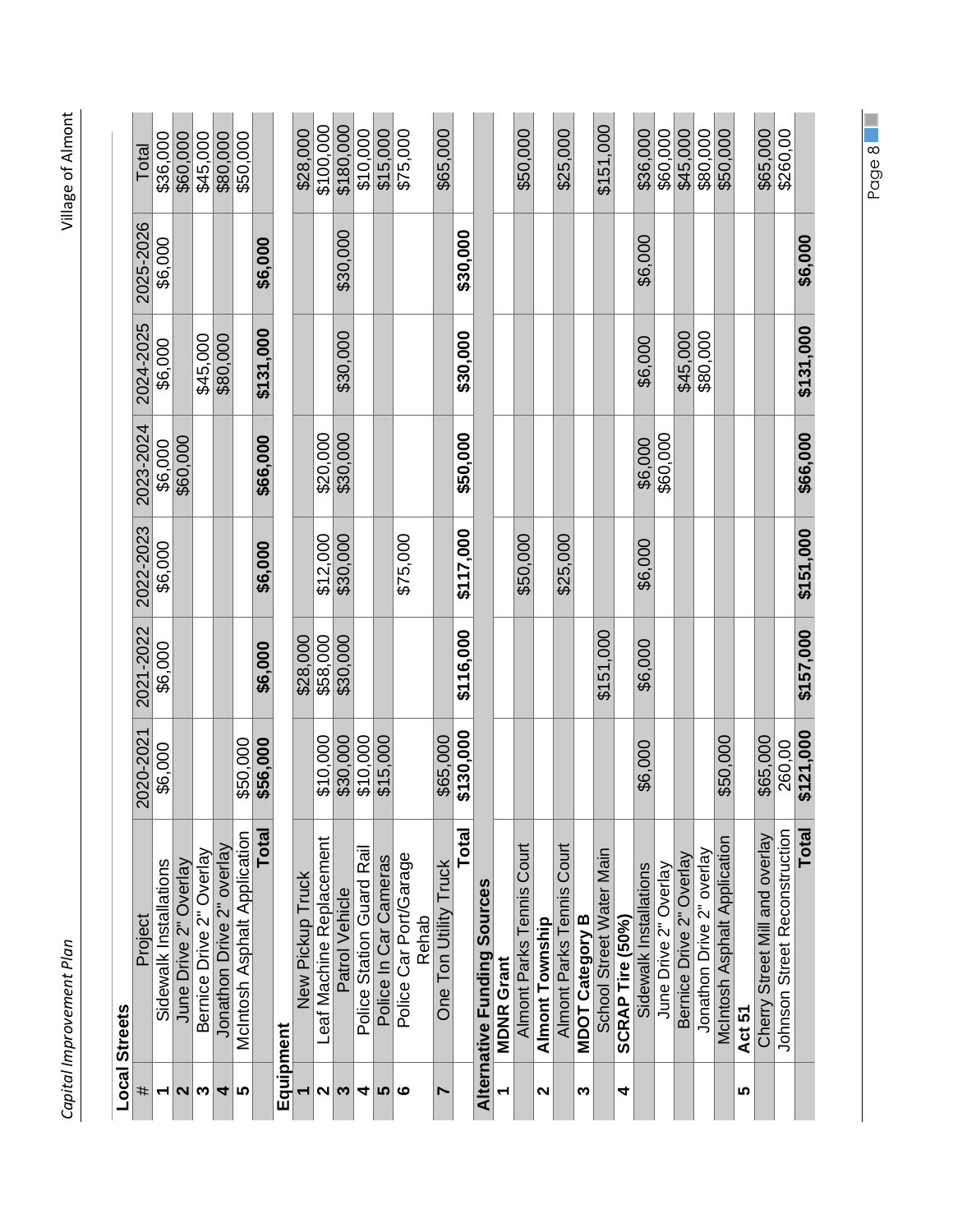<span id="page-12-0"></span>*Capital Improvement Plan* Village of Almont Capital Improvement Plan

# <span id="page-12-1"></span>V. SUMMARY TABLE OF PROJECTS V. SUMMARY TABLE OF PROJECTS

| Table 3: Summary Table of Projects                         |                                   |                                       |                  |                                      |                                              | EVALUATION CRITERIA                  |                            |                         |                                    |
|------------------------------------------------------------|-----------------------------------|---------------------------------------|------------------|--------------------------------------|----------------------------------------------|--------------------------------------|----------------------------|-------------------------|------------------------------------|
|                                                            |                                   |                                       |                  |                                      | First Phase                                  |                                      |                            | Second Phase            |                                    |
| PROJECT                                                    | <b>ANTICIPATED</b><br><b>COST</b> | POTENTIAL<br><b>FUNDING</b><br>SOURCE | Priority<br>Dept | Type of Project                      | <b>Address Threat</b><br>to Public<br>Health | to Adopted<br>Conformity<br>Program, | Adequate<br>Grant/<br>Fund | Coordination<br>Project | Preliminary<br>Priority<br>Overall |
| <b>PARKS AND RECREATION</b>                                |                                   |                                       |                  |                                      |                                              |                                      |                            |                         |                                    |
| Almont Parks Tennis Court                                  | \$25,000                          | General Fund                          | Medium           | Rehabilitate,<br>Upgrade<br>Replace/ | Yes                                          | Yes                                  | Yes                        | $\frac{1}{2}$           | Medium                             |
| WASTE WATER TREATMENT PLANT IMPROVEMENTS                   |                                   |                                       |                  |                                      |                                              |                                      |                            |                         |                                    |
| Rebuild Influent Pumps                                     | \$60,000                          | Sewer                                 | High             | Rehabilitate                         | Yes                                          | Yes                                  | Yes                        | $\frac{1}{2}$           | Medium                             |
| Replace Tertiary System                                    | \$650,000                         | Sewer                                 | Medium           | Replace                              | Yes                                          | $\frac{1}{2}$                        | $\frac{1}{2}$              | $\frac{1}{2}$           | <b>NOT</b>                         |
| SCADA (Extend Upgrade)                                     | \$75,000                          | Sewer                                 | Medium           | Upgrade                              | Yes                                          | $\frac{1}{2}$                        | Yes                        | $\frac{1}{2}$           | High                               |
| Return-Activated Sludge Pump<br>Rebuilds                   | \$36,000                          | Sewer                                 | Medium           | Rehabilitate                         | Yes                                          | Yes                                  | 5.                         | $\frac{1}{2}$           | High                               |
| Replace UV Control Centers                                 | \$70,000                          | Sewer                                 | High             | Upgrade                              | Yes                                          | Yes                                  | Yes                        | $\frac{1}{2}$           | High                               |
| <b>WATER SYSTEM IMPROVEMENTS</b>                           |                                   |                                       |                  |                                      |                                              |                                      |                            |                         |                                    |
| New Backup Well-location TBD                               | \$450,000                         | Water                                 | High             | Replace                              | Yes                                          | Yes                                  | <u>بن</u>                  | $\frac{1}{2}$           | Low                                |
| Water Tower Rehab                                          | \$300,000                         | Water                                 | Medium           | Rehabilitate                         | $\frac{1}{2}$                                | $\frac{1}{2}$                        | Yes                        | $\frac{1}{2}$           | High                               |
| Almont/Hamilton Water/Sewer<br>Project (Bond) 15 yr        | \$1,900,000                       | Water/Sewer                           | High             | Replace                              | $\frac{1}{2}$                                | Yes                                  | Yes                        | Yes                     | High                               |
| AMP Main Street Water Main<br>Replacement                  | \$182,403                         | Water                                 | High             | Replace                              | Yes                                          | Yes                                  | 5.                         | $\frac{1}{2}$           | Medium                             |
| AMP Loop Dead Ends - Spring &<br>Water Streets Replacement | \$182,403                         | Water                                 | High             | Replace                              | Yes                                          | Yes                                  | <b>بن</b>                  | $\frac{1}{2}$           | Low                                |
| AMP Centennial Street<br>Replacement                       | \$91,202                          | <b>Water</b>                          | High             | Replace                              | Yes                                          | Yes                                  | <b>بن</b>                  | $\frac{1}{2}$           | <b>NOT</b>                         |
| AMP Sullivan Street Replacement                            | \$136,802                         | Water                                 | High             | Replace                              | Yes                                          | Yes                                  | بر<br>:                    | $\frac{1}{2}$           | Low                                |
| AMP Maple Street Replacement                               | \$136,802                         | Water                                 | High             | Replace                              | Yes                                          | Yes                                  | بر<br>:                    | $\frac{1}{2}$           | <b>NOT</b>                         |
| Water Service Replacement<br>Main/Kidder                   | \$81,454                          | Water                                 | High             | Replace                              | $\frac{1}{2}$                                | $\frac{1}{2}$                        | نئ                         | $\frac{1}{2}$           | Medium                             |
|                                                            |                                   |                                       |                  |                                      |                                              |                                      |                            |                         |                                    |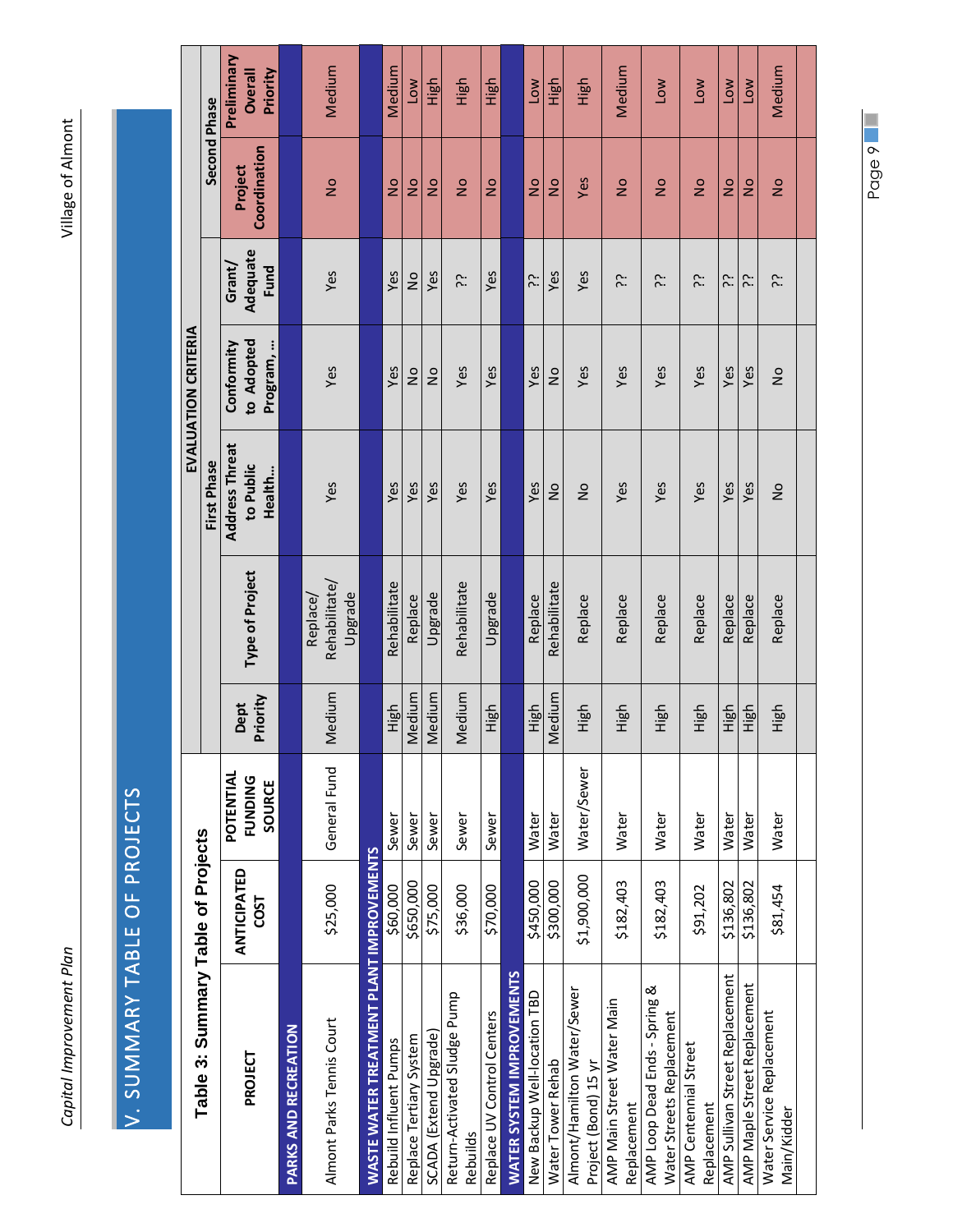| ļ                         |
|---------------------------|
|                           |
|                           |
| j                         |
| Ï                         |
| ĺ<br>$\overline{1}$<br>l  |
| :<br>$\ddot{\phantom{0}}$ |
|                           |
|                           |
|                           |
|                           |
|                           |
|                           |
|                           |
|                           |
|                           |
|                           |
|                           |
|                           |
|                           |
|                           |
|                           |
|                           |
|                           |
|                           |
|                           |
|                           |
|                           |
|                           |
|                           |
|                           |
|                           |
|                           |
|                           |
|                           |
|                           |
|                           |
|                           |
|                           |
|                           |
|                           |
|                           |
|                           |
|                           |
|                           |
|                           |
|                           |
|                           |
|                           |
|                           |
|                           |
|                           |
|                           |
|                           |
| $\vdots$                  |
| í                         |
|                           |
| I                         |
|                           |
|                           |
|                           |
|                           |
|                           |
| ֦֧֦֧֦֧                    |
| S<br>֠                    |
| I                         |

Village of Almont

| PROJECT                                                       | <b>ANTICIPATED</b><br><b>COST</b> | POTENTIAL<br><b>FUNDING</b><br>SOURCE | Priority<br>Dept | Type of Project | <b>Address Threat</b><br>to Public<br>Health | to Adopted<br>Conformity<br>Program, | Adequate<br>Grant/<br>Fund | Coordination<br>Project | Preliminary<br><b>Overall</b><br>Priority |
|---------------------------------------------------------------|-----------------------------------|---------------------------------------|------------------|-----------------|----------------------------------------------|--------------------------------------|----------------------------|-------------------------|-------------------------------------------|
| <b>WATER SYSTEM IMPROVEMENTS cont.</b>                        |                                   |                                       |                  |                 |                                              |                                      |                            |                         |                                           |
| Double Check Valve Backflow -<br>Kingsbrook                   | \$50,000                          | Water                                 | Low              | New             | $\frac{1}{2}$                                | $\frac{1}{2}$                        | <b>بن</b>                  | $\frac{1}{2}$           | Low                                       |
| E. St. Clair Street - Water Main                              | \$501,608                         | Water                                 | High             | Replace         | Yes                                          | Yes                                  | بن                         | $\frac{1}{2}$           | High                                      |
| School Street Water Main                                      | \$302,000                         | Water                                 | High             | Replace         | Yes                                          | Yes                                  | Yes                        | Yes                     | High                                      |
| Johnson Street - Water Main                                   | \$105,000                         | Water                                 | High             | Replace         | Yes                                          | Yes                                  | 5.                         | $\frac{1}{2}$           | High                                      |
| AMP - Branch Street                                           | \$182,403                         | Water                                 | High             | Replace         | Yes                                          | Yes                                  | 5.                         | $\frac{1}{2}$           | Medium                                    |
| Curb Stop Replacement DDA                                     | \$19,289                          | Water                                 | High             | Rehabilitate    | Yes                                          | Yes                                  | <u>بن</u>                  | $\frac{1}{2}$           | High                                      |
| <b>LEAD AND COPPER RULE</b>                                   |                                   |                                       |                  |                 |                                              |                                      |                            |                         |                                           |
| N. Main Street                                                | \$40,000                          | Water                                 | High             | Replace         | Yes                                          | Yes                                  | Yes                        | $\frac{1}{2}$           | High                                      |
| Johnson Street                                                | \$40,000                          | Water                                 | High             | Replace         | Yes                                          | Yes                                  | Yes                        | $\frac{1}{2}$           | High                                      |
| <b>Branch Street</b>                                          | \$40,000                          | Water                                 | High             | Replace         | Yes                                          | Yes                                  | Yes                        | $\frac{1}{2}$           | Medium                                    |
| E. St. Clair Street                                           | \$40,000                          | Water                                 | High             | Replace         | Yes                                          | Yes                                  | Yes                        | $\frac{1}{2}$           | Medium                                    |
| <b>Street Projects</b>                                        |                                   |                                       |                  |                 |                                              |                                      |                            |                         |                                           |
| Sidewalk Installations                                        | \$6,000 per yr                    | Local Streets                         | Medium           | New/Replace     | Yes                                          | Yes                                  | Yes                        | $\frac{1}{2}$           | High                                      |
| June Drive 2" Overlay                                         | \$60,000                          | Local Streets                         | High             | Rehabilitate    | $\frac{1}{2}$                                | $\frac{1}{2}$                        | $\frac{1}{2}$              | $\frac{1}{2}$           | Medium                                    |
| Bernice Drive 2" Overlay                                      | \$45,000                          | Local Streets                         | High             | Rehabilitate    | $\frac{1}{2}$                                | $\frac{1}{2}$                        | $\frac{1}{2}$              | $\frac{1}{2}$           | <b>NO<sub>1</sub></b>                     |
| Jonathon Drive 2" Overlay                                     | \$80,000                          | Local Streets                         | High             | Rehabilitate    | $\frac{1}{2}$                                | $\frac{1}{2}$                        | $\frac{1}{2}$              | $\frac{1}{2}$           | <b>NOT</b>                                |
| McIntosh Asphalt Application                                  | \$50,000                          | Local Streets                         | Medium           | Rehabilitate    | $\frac{1}{2}$                                | $\frac{1}{2}$                        | $\frac{1}{2}$              | $\frac{1}{2}$           | Medium                                    |
| Cherry Street Mill and overlay                                | \$65,000                          | Act 51                                | High             | Rehabilitate    | $\frac{1}{2}$                                | $\frac{1}{2}$                        | Yes                        | $\frac{1}{2}$           | High                                      |
| Johnson Street Reconstruction                                 | \$260,000                         | Act 51                                | High             | Rehabilitate    | $\frac{1}{2}$                                | $\frac{1}{2}$                        | Yes                        | $\frac{1}{2}$           | High                                      |
| SANITARY SEWER SYSTEM IMPROVEMENTS                            |                                   |                                       |                  |                 |                                              |                                      |                            |                         |                                           |
| June Drive Force Main                                         | \$243,500                         | Sewer                                 | Medium           | Upgrade         | Yes                                          | Yes                                  | Yes                        | $\frac{1}{2}$           | High                                      |
| Clean and TV a Portion Annually                               | \$10,000                          | Sewer                                 | Medium           | Rehabilitate    | Yes                                          | $\frac{1}{2}$                        | Yes                        | $\frac{1}{2}$           | High                                      |
| Jonathon Lift Station Pumps                                   | \$100,000                         | Sewer                                 | Low              | New/Replace     | Yes                                          | $\frac{1}{2}$                        | 5:                         | $\frac{1}{2}$           | 다.<br>도                                   |
| Interceptor Lining -St Clair-M 53-<br>Farnum Drain Main Sewer | \$600,000                         | Sewer                                 | Medium           | New             | $\frac{1}{2}$                                | $\frac{1}{2}$                        | <b>بن</b>                  | $\frac{1}{2}$           | Medium                                    |
| Bristol                                                       |                                   |                                       |                  |                 |                                              |                                      |                            |                         |                                           |
| STORM SEWER SYSTEM IMPROVEMENTS                               |                                   |                                       |                  |                 |                                              |                                      |                            |                         |                                           |
| Storm Drainage System<br>Evaluation                           | \$200,000                         | <b>Streets</b>                        | Medium           | New             | $\frac{1}{2}$                                | $\frac{1}{2}$                        | Yes                        | $\frac{1}{2}$           | High                                      |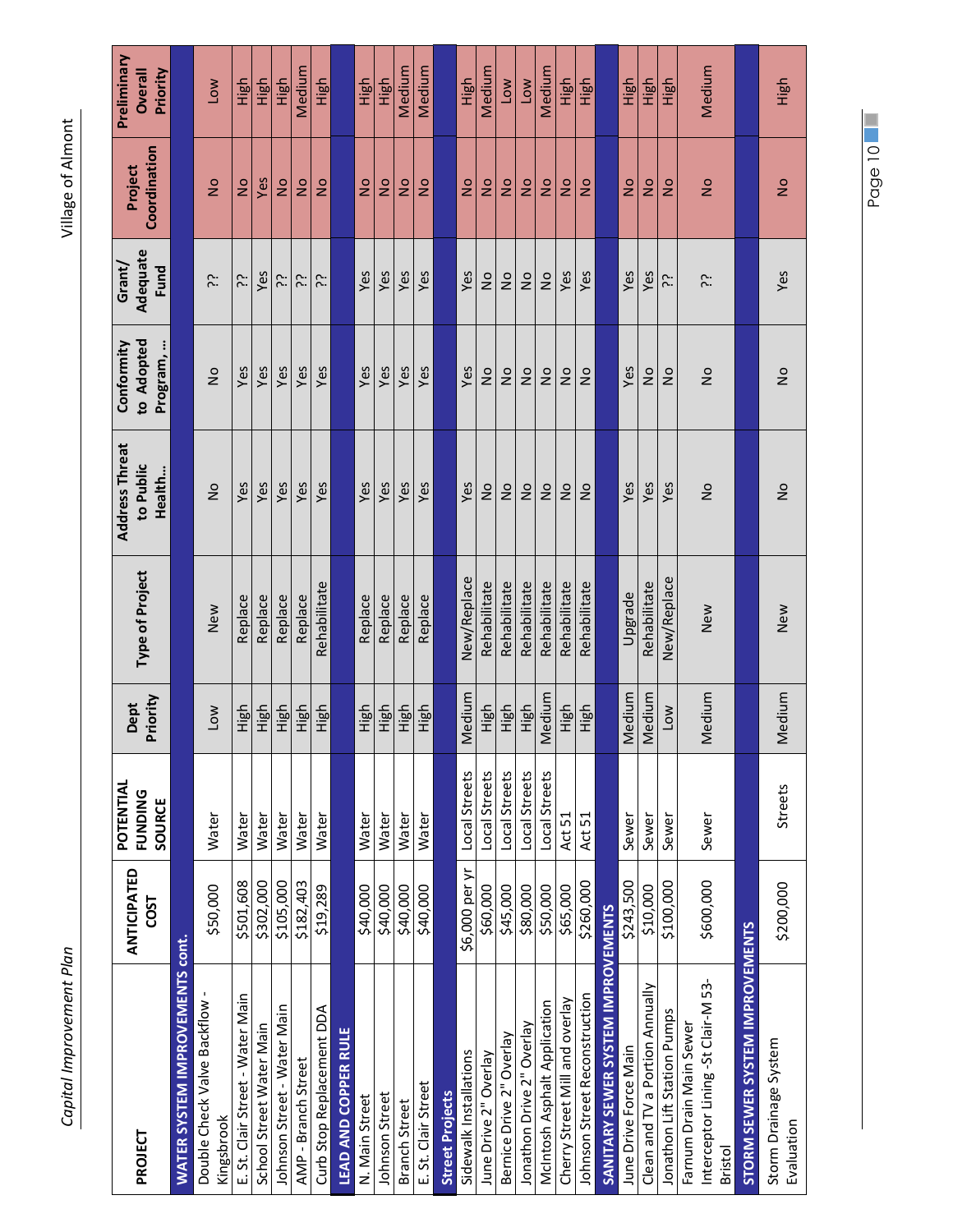| PROJECT                                           | <b>ANTICIPATED</b><br><b>COST</b> | POTENTIAL<br><b>FUNDING</b><br>SOURCE | Priority<br>Dept | Type of Project                          | <b>Address Threat</b><br>to Public<br>Health | to Adopted<br>Program,<br>Conformity | Adequate<br>Grant/<br>Fund | Coordination<br>Project | Preliminary<br>Priority<br>Overall |
|---------------------------------------------------|-----------------------------------|---------------------------------------|------------------|------------------------------------------|----------------------------------------------|--------------------------------------|----------------------------|-------------------------|------------------------------------|
| <b>OTHER</b>                                      |                                   |                                       |                  |                                          |                                              |                                      |                            |                         |                                    |
| New Pickup Truck (Waste Water)                    | \$28,000                          | Equipment                             | High             | New                                      | $\frac{1}{2}$                                | $\frac{1}{2}$                        | Yes                        | $\frac{1}{2}$           | High                               |
| Leaf Machine Replacement                          | \$100,000                         | Equipment                             | High             | Replace                                  | $\frac{1}{2}$                                | $\frac{1}{2}$                        | Yes                        | $\frac{1}{2}$           | High                               |
| DPW Building/Garage                               | \$450,000                         | General Fund                          | High             | Upgrade                                  | $\frac{1}{2}$                                | $\frac{1}{2}$                        | Yes                        | $\frac{1}{2}$           | Medium                             |
| Municipal Building Parking Lot<br>Reconfiguration | \$280,000                         | Fund/Shared<br>cost w Twp<br>General  | Medium           | New/Replace/<br>Rehabilitate/<br>Upgrade | $\frac{1}{2}$                                | $\frac{1}{2}$                        | Yes                        | $\frac{1}{2}$           | Low                                |
| Patrol Vehicle                                    | \$30,000 Each                     | Equipment                             | High             | Replace                                  | Yes                                          | $\frac{1}{2}$                        | Yes                        | Yes                     | High                               |
| Police Station Guard Rail                         | \$10,000                          | Equipment                             | High             | New                                      | Yes                                          | $\frac{1}{2}$                        | Yes                        | $\frac{1}{2}$           | High                               |
| Police In Car Cameras                             | \$15,000                          | Equipment                             | High             | New                                      | Yes                                          | $\frac{1}{2}$                        | Yes                        | Yes                     | High                               |
| Police Car Port / Garage Rehab                    | \$75,000                          | Equipment                             | Medium           | New/Rehabilitate                         | $\frac{1}{2}$                                | $\frac{1}{2}$                        | Yes                        | $\frac{1}{2}$           | Medium                             |
| One Ton Utility Truck                             | \$65,000                          | Equipment                             | Medium           | New                                      | $\frac{1}{2}$                                | $\frac{1}{2}$                        | Yes                        | $\frac{1}{2}$           | High                               |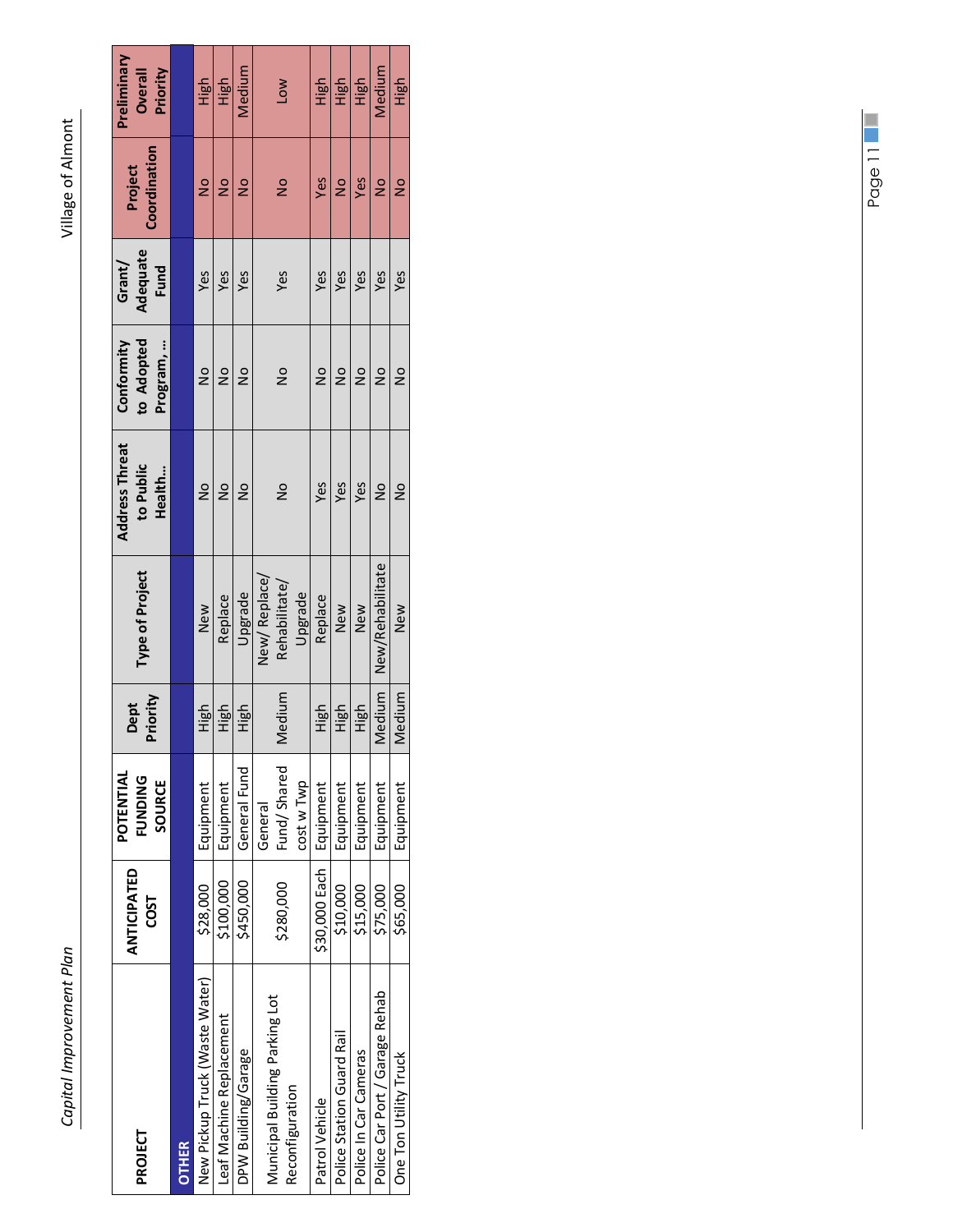#### <span id="page-15-0"></span>VI.PROJECT EVALUATION

| Project Name: Almont Parks Tennis Court                                                                  |           |                            |  |                                      |                      |  | Dept: Parks Board                |           |   |
|----------------------------------------------------------------------------------------------------------|-----------|----------------------------|--|--------------------------------------|----------------------|--|----------------------------------|-----------|---|
| Project Fund: General Fund                                                                               |           |                            |  | <b>Project Location: Almont Park</b> |                      |  | Dept Priority: Medium            |           |   |
| <b>Project Conforms to Plan: Yes</b>                                                                     |           | <b>Address Threat: Yes</b> |  |                                      |                      |  | <b>Proposed Start Date: 2022</b> |           |   |
| Type of Project: Replace/Rehabilitate/Upgrade                                                            |           |                            |  | Project                              | <b>Coordination:</b> |  | Almont                           | Parks     | & |
| <b>Preliminary Overall Priority: Medium</b>                                                              |           |                            |  | Recreation                           |                      |  |                                  |           |   |
| Project Description: Proposed resurfacing or alternate use for the tennis court. Project will seek grant |           |                            |  |                                      |                      |  |                                  |           |   |
| funding.                                                                                                 |           |                            |  |                                      |                      |  |                                  |           |   |
| Project Justification: Rehabilitate or repurpose tennis court property as determined by Almont Parks     |           |                            |  |                                      |                      |  |                                  |           |   |
| and Recreation Board.                                                                                    |           |                            |  |                                      |                      |  |                                  |           |   |
| <b>Funding Source</b>                                                                                    | 2020-2021 | 2021-2022                  |  | 2022-2023                            | 2023-2024            |  | 2024-2025                        | 2025-2026 |   |
| Park & Rec Fund                                                                                          |           |                            |  | \$25,000                             |                      |  |                                  |           |   |
| <b>Almont Township</b>                                                                                   |           |                            |  | \$25,000                             |                      |  |                                  |           |   |
| <b>MDNR Match Grant</b>                                                                                  |           |                            |  | \$50,000                             |                      |  |                                  |           |   |

| Project Name: Rebuild Influent Pumps                                                           |           |                               |           |                                 | Dept: WWTP                |           |
|------------------------------------------------------------------------------------------------|-----------|-------------------------------|-----------|---------------------------------|---------------------------|-----------|
| Project Fund: Sewer Fund                                                                       |           | <b>Project Location: WWTP</b> |           |                                 | Dept Priority: High       |           |
| <b>Project Conforms to Plan: Yes</b>                                                           |           | <b>Address Threat: Yes</b>    |           |                                 | Proposed Start Date: 2023 |           |
| Type of Project: Rehabilitate                                                                  |           |                               |           | <b>Project Coordination: No</b> |                           |           |
| <b>Preliminary Overall Priority: Medium</b>                                                    |           |                               |           |                                 |                           |           |
| Project Description: Rehabilitate the influent pumps at the at the sanitary sewer plant.       |           |                               |           |                                 |                           |           |
| Project Justification: Existing pumps are in need of constant maintenance this would make them |           |                               |           |                                 |                           |           |
| function better.                                                                               |           |                               |           |                                 |                           |           |
| <b>Funding Source</b>                                                                          | 2020-2021 | 2021-2022                     | 2022-2023 | 2023-2024                       | 2024-2025                 | 2025-2026 |
| Sewer Fund                                                                                     |           |                               |           | \$60,000                        |                           |           |

| Project Name: Replace Tertiary System                                           |           |                               |           |                                 | Dept: WWTP                       |           |
|---------------------------------------------------------------------------------|-----------|-------------------------------|-----------|---------------------------------|----------------------------------|-----------|
| Project Fund: Sewer Fund                                                        |           | <b>Project Location: WWTP</b> |           |                                 | Dept Priority: Medium            |           |
| <b>Project Conforms to Plan: Yes</b>                                            |           | <b>Address Threat: No</b>     |           |                                 | <b>Proposed Start Date: 2023</b> |           |
| <b>Type of Project: Replace</b>                                                 |           |                               |           | <b>Project Coordination: No</b> |                                  |           |
| <b>Preliminary Overall Priority: Low</b>                                        |           |                               |           |                                 |                                  |           |
| Project Description: Replace tertiary system.                                   |           |                               |           |                                 |                                  |           |
| Project Justification: The current system is outdated and needs to be repaired. |           |                               |           |                                 |                                  |           |
| <b>Funding Source</b>                                                           | 2020-2021 | 2021-2022                     | 2022-2023 | 2023-2024                       | 2024-2025                        | 2025-2026 |
| Sewer Fund                                                                      |           |                               |           | \$650,000                       |                                  |           |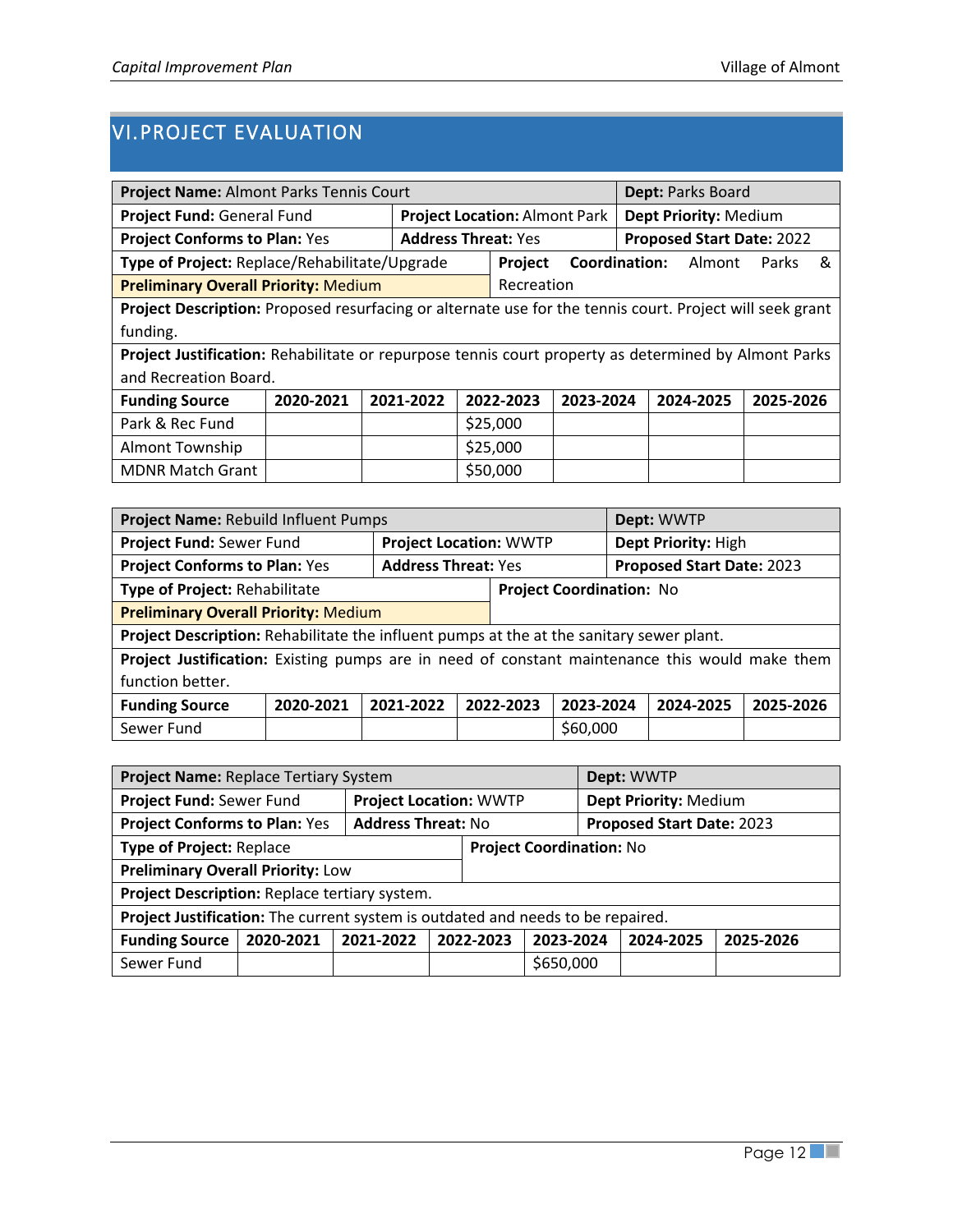| Project Name: SCADA (Extend Upgrade)                                                             |           |                               |           |                                 | Dept: WWTP                |           |
|--------------------------------------------------------------------------------------------------|-----------|-------------------------------|-----------|---------------------------------|---------------------------|-----------|
| Project Fund: Sewer Fund                                                                         |           | <b>Project Location: WWTP</b> |           |                                 | Dept Priority: Medium     |           |
| <b>Project Conforms to Plan: No</b>                                                              |           | <b>Address Threat: Yes</b>    |           |                                 | Proposed Start Date: 2020 |           |
| Type of Project: Upgrade                                                                         |           |                               |           | <b>Project Coordination: No</b> |                           |           |
| <b>Preliminary Overall Priority: High</b>                                                        |           |                               |           |                                 |                           |           |
| Project Description: Upgrade the SCADA system.                                                   |           |                               |           |                                 |                           |           |
| Project Justification: The current system is out of date and is not as efficient as it could be. |           |                               |           |                                 |                           |           |
| <b>Funding Source</b>                                                                            | 2020-2021 | 2021-2022                     | 2022-2023 | 2023-2024                       | 2024-2025                 | 2025-2026 |
| Sewer Fund                                                                                       | \$75,000  |                               |           |                                 |                           |           |

| Project Name: Return-Activated Sludge Pump Rebuilds                                                  |           |                               |                                 |           | Dept: WWTP                       |           |
|------------------------------------------------------------------------------------------------------|-----------|-------------------------------|---------------------------------|-----------|----------------------------------|-----------|
| Project Fund: Sewer Fund                                                                             |           | <b>Project Location: WWTP</b> |                                 |           | Dept Priority: Medium            |           |
| <b>Project Conforms to Plan: Yes</b>                                                                 |           | <b>Address Threat: Yes</b>    |                                 |           | <b>Proposed Start Date: 2021</b> |           |
| Type of Project: Rehabilitate                                                                        |           |                               | <b>Project Coordination: No</b> |           |                                  |           |
| <b>Preliminary Overall Priority: High</b>                                                            |           |                               |                                 |           |                                  |           |
| Project Description: Rebuild the existing return-activated sludge pumps.                             |           |                               |                                 |           |                                  |           |
| Project Justification: This equipment is under constant maintenance it is time to rebuild the pumps. |           |                               |                                 |           |                                  |           |
| <b>Funding Source</b>                                                                                | 2020-2021 | 2021-2022                     | 2022-2023                       | 2023-2024 | 2024-2025                        | 2025-2026 |
| Sewer Fund                                                                                           |           | \$36,000                      |                                 |           |                                  |           |

| Project Name: Replace UV Control Centers                                                     |           |                            |                               | Dept: WWTP                      |                           |           |
|----------------------------------------------------------------------------------------------|-----------|----------------------------|-------------------------------|---------------------------------|---------------------------|-----------|
| Project Fund: Sewer Fund                                                                     |           |                            | <b>Project Location: WWTP</b> |                                 | Dept Priority: High       |           |
| <b>Project Conforms to Plan: Yes</b>                                                         |           | <b>Address Threat: Yes</b> |                               |                                 | Proposed Start Date: 2021 |           |
| Type of Project: Upgrade                                                                     |           |                            |                               | <b>Project Coordination: No</b> |                           |           |
| <b>Preliminary Overall Priority: High</b>                                                    |           |                            |                               |                                 |                           |           |
| Project Description: Replace the current UV Control Centers.                                 |           |                            |                               |                                 |                           |           |
| Project Justification: The existing system is outdated and is required to be more efficient. |           |                            |                               |                                 |                           |           |
| <b>Funding Source</b>                                                                        | 2020-2021 | 2021-2022                  | 2022-2023                     | 2023-2024                       | 2024-2025                 | 2025-2026 |
| Sewer Fund                                                                                   | \$70,000  |                            |                               |                                 |                           |           |

| Project Name: New Backup Well-location                                                                 |           |                              |           |                                 | Dept: DPW                 |           |
|--------------------------------------------------------------------------------------------------------|-----------|------------------------------|-----------|---------------------------------|---------------------------|-----------|
| Project Fund: Water Fund                                                                               |           | <b>Project Location: TBD</b> |           |                                 | Dept Priority: High       |           |
| <b>Project Conforms to Plan: Yes</b>                                                                   |           | <b>Address Threat: Yes</b>   |           |                                 | Proposed Start Date: 2025 |           |
| <b>Type of Project: Replace</b>                                                                        |           |                              |           | <b>Project Coordination: No</b> |                           |           |
| <b>Preliminary Overall Priority: Low</b>                                                               |           |                              |           |                                 |                           |           |
| Project Description: Construction of a new backup well.                                                |           |                              |           |                                 |                           |           |
| Project Justification: Construct a new backup well in case of an emergency such as the main water pipe |           |                              |           |                                 |                           |           |
| from GLWA going down.                                                                                  |           |                              |           |                                 |                           |           |
| <b>Funding Source</b>                                                                                  | 2020-2021 | 2021-2022                    | 2022-2023 | 2023-2024                       | 2024-2025                 | 2025-2026 |
| Water Fund                                                                                             |           |                              |           |                                 |                           | \$450,000 |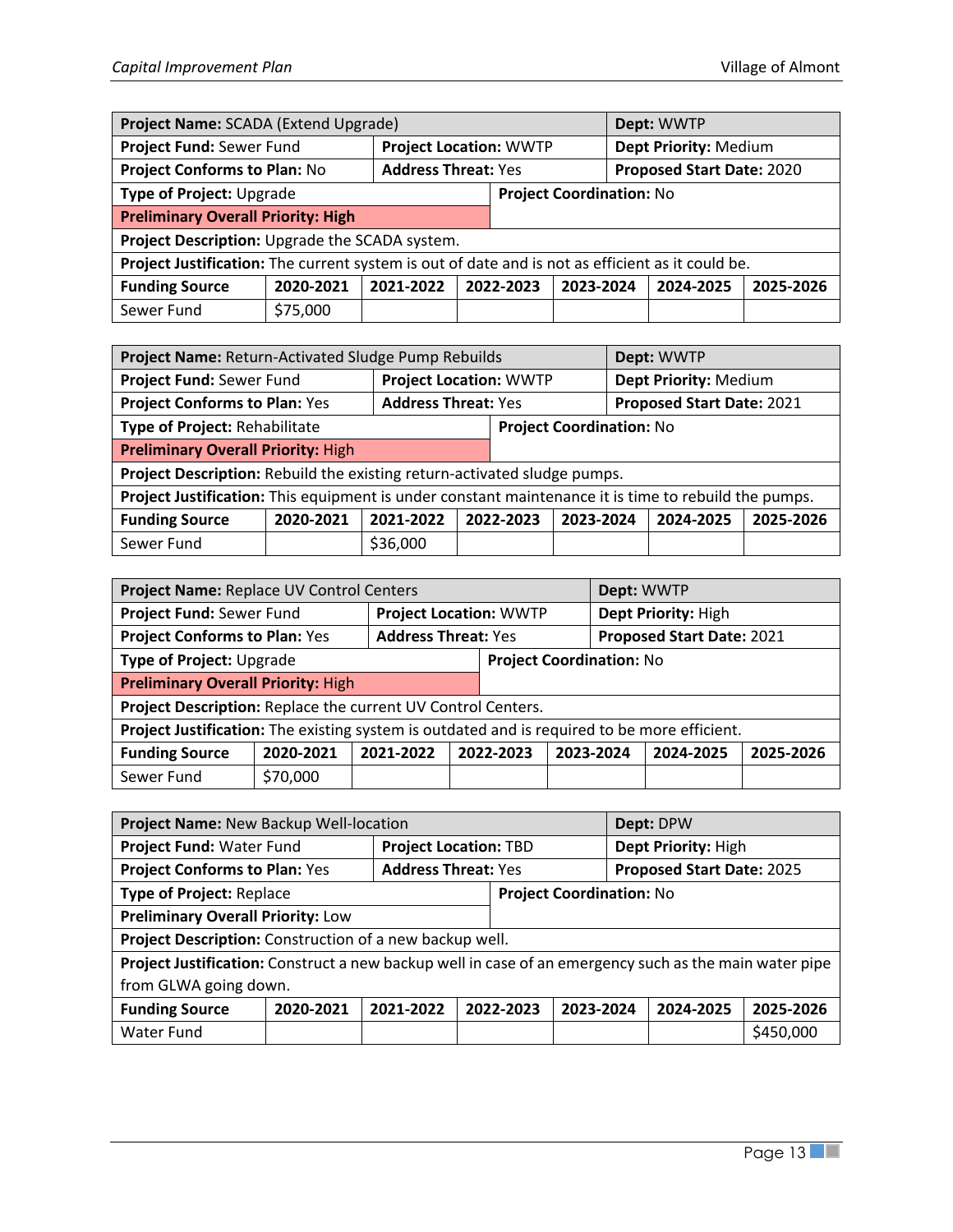| Project Name: Water Tower Rehab                                                                |           |                                    |           |                                 | Dept: DPW                 |           |
|------------------------------------------------------------------------------------------------|-----------|------------------------------------|-----------|---------------------------------|---------------------------|-----------|
| Project Fund: Water Fund                                                                       |           | Project Location: 4760 Development |           |                                 | Dept Priority: Medium     |           |
| <b>Project Conforms to Plan: No</b>                                                            |           | <b>Address Threat: No</b>          |           |                                 | Proposed Start Date: 2020 |           |
| Type of Project: Rehabilitate                                                                  |           |                                    |           | <b>Project Coordination: No</b> |                           |           |
| <b>Preliminary Overall Priority: High</b>                                                      |           |                                    |           |                                 |                           |           |
| Project Description: Repaint inside and outside of water tower per EGLE recommendation.        |           |                                    |           |                                 |                           |           |
| Project Justification: EGLE recommends rehab every 7-12 years to prolong the life of the tower |           |                                    |           |                                 |                           |           |
| <b>Funding Source</b>                                                                          | 2020-2021 | 2021-2022                          | 2022-2023 | 2023-2024                       | 2024-2025                 | 2025-2026 |
| Water Fund                                                                                     | \$61,420  | \$61,420                           | \$61,420  | \$61,420                        | \$61,420                  | \$26,730  |

| Project Name: Almont/Hamilton Water/Sewer Project (Bond) 15 yr |                           |                                                   | Dept: DPW                                                                                                |  |
|----------------------------------------------------------------|---------------------------|---------------------------------------------------|----------------------------------------------------------------------------------------------------------|--|
| Project Fund: Water Fund                                       | <b>Project Location:</b>  |                                                   | Dept Priority: High                                                                                      |  |
|                                                                | Almont/Hamilton Avenue    |                                                   |                                                                                                          |  |
| <b>Project Conforms to Plan: Yes</b>                           | <b>Address Threat: No</b> |                                                   | Proposed Start Date: 2020                                                                                |  |
| <b>Type of Project: Replace</b>                                |                           | Project Coordination: Yes, includes water, sewer, |                                                                                                          |  |
| <b>Preliminary Overall Priority: High</b>                      |                           | and roadway.                                      |                                                                                                          |  |
|                                                                |                           |                                                   | Project Description: Install new water main in this entire subdivision over the course of 3-5 years. The |  |
| material is made of cement asbestos and breaks every winter.   |                           |                                                   |                                                                                                          |  |

**Project Justification:** So that water service will not be interrupted because of pipe failure.

| <b>Funding Source</b> | 2020-2021 | 2021-2022 | 2022-2023 | 2023-2024 | 2024-2025 | 2025-2026 |
|-----------------------|-----------|-----------|-----------|-----------|-----------|-----------|
| Water Fund            | \$37,500  | \$37,500  | \$37,500  | \$37.500  | \$37,500  | \$37,500  |
| Sewer Fund            | \$37,500  | \$37,500  | \$37,500  | \$37.500  | \$37,500  | \$37,500  |

| Project Name: AMP Main Street Water Main Replacement                                                |           |                            |  |                                  |           |  | Dept: DPW/Manager         |           |
|-----------------------------------------------------------------------------------------------------|-----------|----------------------------|--|----------------------------------|-----------|--|---------------------------|-----------|
| Project Fund: Water Fund                                                                            |           | Project Location: AMP Main |  |                                  |           |  | Dept Priority: High       |           |
|                                                                                                     |           | <b>Street Water Main</b>   |  |                                  |           |  |                           |           |
| <b>Project Conforms to Plan: Yes</b>                                                                |           | <b>Address Threat: Yes</b> |  |                                  |           |  | Proposed Start Date: 2023 |           |
| <b>Type of Project: Replace</b>                                                                     |           |                            |  | <b>Project Coordination: DPW</b> |           |  |                           |           |
| <b>Preliminary Overall Priority: Medium</b>                                                         |           |                            |  |                                  |           |  |                           |           |
| Project Description: AMP Water Distribution Replacement Schedule. Replace 1000 ft of pipe, original |           |                            |  |                                  |           |  |                           |           |
| installation 1920. Estimated year of replacement based on pipe life span (2010).                    |           |                            |  |                                  |           |  |                           |           |
| Project Justification: AMP EGLE required plan to replace public infrastructure. Refer to AMP Water  |           |                            |  |                                  |           |  |                           |           |
| Distribution Plan for details.                                                                      |           |                            |  |                                  |           |  |                           |           |
| <b>Funding Source</b>                                                                               | 2020-2021 | 2021-2022                  |  | 2022-2023                        | 2023-2024 |  | 2024-2025                 | 2025-2026 |
| Water Fund                                                                                          |           |                            |  |                                  | \$182,403 |  |                           |           |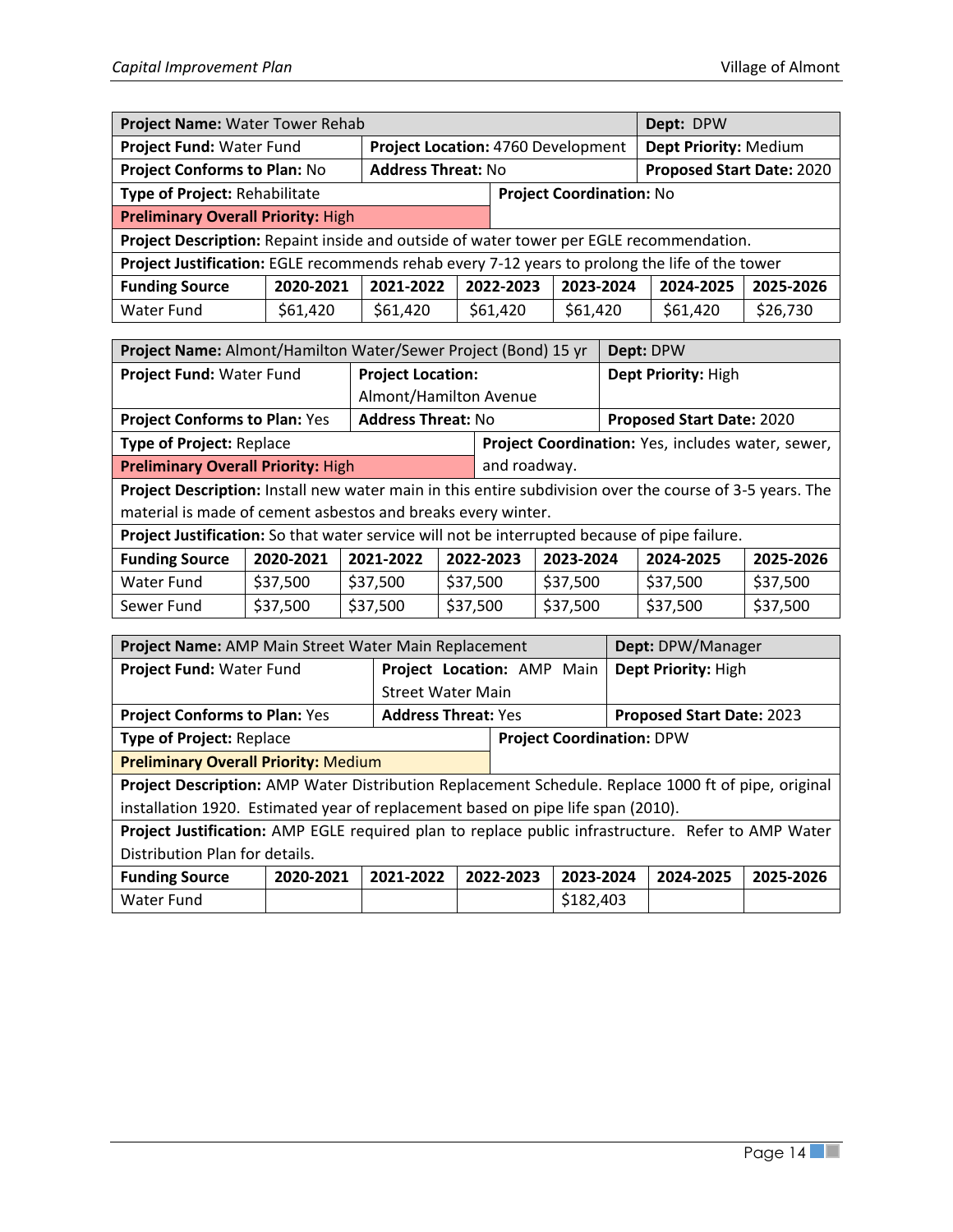|                                                                                                                                                                                        |           |                                                 |  |                                  |           |  | Dept: DPW/Manager                |           |
|----------------------------------------------------------------------------------------------------------------------------------------------------------------------------------------|-----------|-------------------------------------------------|--|----------------------------------|-----------|--|----------------------------------|-----------|
| Project Name: AMP Loop Dead Ends - Spring & Water Streets<br>Replacement                                                                                                               |           |                                                 |  |                                  |           |  |                                  |           |
| Project Fund: Water Fund                                                                                                                                                               |           | Project Location: AMP Loop                      |  |                                  |           |  | Dept Priority: High              |           |
|                                                                                                                                                                                        |           | Dead Ends Spring & Water                        |  |                                  |           |  |                                  |           |
| <b>Project Conforms to Plan: Yes</b>                                                                                                                                                   |           | <b>Address Threat: Yes</b>                      |  |                                  |           |  | Proposed Start Date: 2024        |           |
| Type of Project: Replace                                                                                                                                                               |           |                                                 |  | <b>Project Coordination: DPW</b> |           |  |                                  |           |
| <b>Preliminary Overall Priority: Low</b>                                                                                                                                               |           |                                                 |  |                                  |           |  |                                  |           |
| Project Description: AMP Water Distribution Replacement Schedule. Replace 1000 ft of pipe, original                                                                                    |           |                                                 |  |                                  |           |  |                                  |           |
| installation 1920. Estimated year of replacement based on pipe life span (2010).                                                                                                       |           |                                                 |  |                                  |           |  |                                  |           |
| Project Justification: AMP EGLE required plan to replace public infrastructure. Refer to AMP Water                                                                                     |           |                                                 |  |                                  |           |  |                                  |           |
| Distribution Plan for details.                                                                                                                                                         |           |                                                 |  |                                  |           |  |                                  |           |
| <b>Funding Source</b>                                                                                                                                                                  | 2020-2021 | 2021-2022                                       |  | 2022-2023                        | 2023-2024 |  | 2024-2025                        | 2025-2026 |
| <b>Water Fund</b>                                                                                                                                                                      |           |                                                 |  |                                  |           |  | \$182,403                        |           |
|                                                                                                                                                                                        |           |                                                 |  |                                  |           |  |                                  |           |
| Project Name: AMP Centennial Street Replacement<br>Dept: DPW/Manager                                                                                                                   |           |                                                 |  |                                  |           |  |                                  |           |
| Project Fund: Water Fund                                                                                                                                                               |           | <b>Project Location: AMP</b>                    |  |                                  |           |  | Dept Priority: High              |           |
| <b>Centennial Street</b>                                                                                                                                                               |           |                                                 |  |                                  |           |  |                                  |           |
| <b>Project Conforms to Plan: Yes</b><br><b>Address Threat: Yes</b><br>Proposed Start Date: 2025                                                                                        |           |                                                 |  |                                  |           |  |                                  |           |
| Type of Project: Replace                                                                                                                                                               |           |                                                 |  | <b>Project Coordination: DPW</b> |           |  |                                  |           |
| <b>Preliminary Overall Priority: Low</b>                                                                                                                                               |           |                                                 |  |                                  |           |  |                                  |           |
| Project Description: AMP Water Distribution Replacement schedule. Replace 500 ft of pipe, original                                                                                     |           |                                                 |  |                                  |           |  |                                  |           |
| installation 1920. Estimated year of replacement based on pipe life span (2010).                                                                                                       |           |                                                 |  |                                  |           |  |                                  |           |
| Project Justification: AMP EGLE required plan to replace public infrastructure. Refer to AMP Water                                                                                     |           |                                                 |  |                                  |           |  |                                  |           |
| Distribution Plan for details.                                                                                                                                                         |           |                                                 |  |                                  |           |  |                                  |           |
| <b>Funding Source</b>                                                                                                                                                                  | 2020-2021 | 2021-2022                                       |  | 2022-2023                        | 2023-2024 |  | 2024-2025                        | 2025-2026 |
| <b>Water Fund</b>                                                                                                                                                                      |           |                                                 |  |                                  |           |  |                                  | \$91,202  |
|                                                                                                                                                                                        |           |                                                 |  |                                  |           |  |                                  |           |
| Project Name: AMP Sullivan Street Replacement                                                                                                                                          |           |                                                 |  |                                  |           |  | Dept: DPW/Manager                |           |
| Project Fund: Water Fund                                                                                                                                                               |           | Project Location: AMP Sullivan<br><b>Street</b> |  |                                  |           |  | Dept Priority: High              |           |
|                                                                                                                                                                                        |           |                                                 |  |                                  |           |  |                                  |           |
| <b>Project Conforms to Plan: Yes</b>                                                                                                                                                   |           | <b>Address Threat: Yes</b>                      |  |                                  |           |  | <b>Proposed Start Date: 2025</b> |           |
| <b>Type of Project: Replace</b>                                                                                                                                                        |           |                                                 |  | <b>Project Coordination: DPW</b> |           |  |                                  |           |
| <b>Preliminary Overall Priority: Low</b>                                                                                                                                               |           |                                                 |  |                                  |           |  |                                  |           |
| Project Description: AMP Water Distribution Replacement schedule. Replace 750 ft of pipe, original<br>installation 1920. Estimated year of replacement based on pipe life span (2010). |           |                                                 |  |                                  |           |  |                                  |           |
| Project Justification: AMP EGLE required plan to replace public infrastructure. Refer to AMP Water                                                                                     |           |                                                 |  |                                  |           |  |                                  |           |
|                                                                                                                                                                                        |           |                                                 |  |                                  |           |  |                                  |           |

| <b>Funding Source</b> | 2020-2021 2021-2022 2022-2023 2023-2024 2024-2025 2025-2026 |  |           |
|-----------------------|-------------------------------------------------------------|--|-----------|
| Water Fund            |                                                             |  | \$136,802 |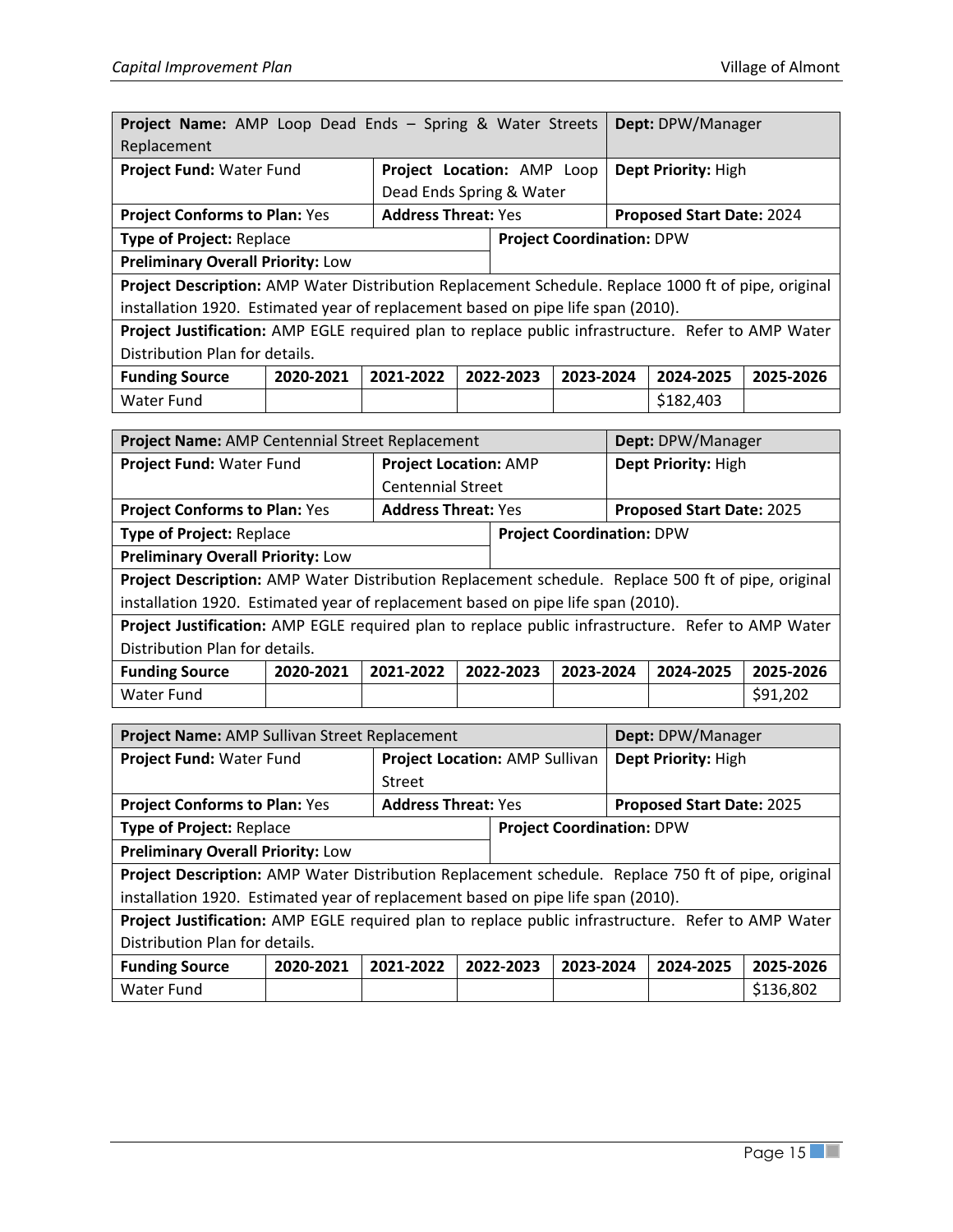| Project Name: AMP Maple Street Replacement                                                         |           |                                    |                            |           |           | Dept: DPW/Manager   |                           |           |  |
|----------------------------------------------------------------------------------------------------|-----------|------------------------------------|----------------------------|-----------|-----------|---------------------|---------------------------|-----------|--|
| Project Fund: Water Fund                                                                           |           | <b>Project Location: AMP Maple</b> |                            |           |           | Dept Priority: High |                           |           |  |
|                                                                                                    |           | Street                             |                            |           |           |                     |                           |           |  |
| <b>Project Conforms to Plan: Yes</b>                                                               |           |                                    | <b>Address Threat: Yes</b> |           |           |                     | Proposed Start Date: 2025 |           |  |
| <b>Project Coordination: DPW</b><br><b>Type of Project: Replace</b>                                |           |                                    |                            |           |           |                     |                           |           |  |
| <b>Preliminary Overall Priority: Low</b>                                                           |           |                                    |                            |           |           |                     |                           |           |  |
| Project Description: AMP Water Distribution Replacement schedule. Replace 750 ft of pipe, original |           |                                    |                            |           |           |                     |                           |           |  |
| installation 1920. Estimated year of replacement based on pipe life span (2010).                   |           |                                    |                            |           |           |                     |                           |           |  |
| Project Justification: AMP EGLE required plan to replace public infrastructure. Refer to AMP Water |           |                                    |                            |           |           |                     |                           |           |  |
| Distribution Plan for details.                                                                     |           |                                    |                            |           |           |                     |                           |           |  |
| <b>Funding Source</b>                                                                              | 2020-2021 | 2021-2022                          |                            | 2022-2023 | 2023-2024 |                     | 2024-2025                 | 2025-2026 |  |
| Water Fund                                                                                         |           |                                    |                            |           |           |                     |                           | \$136,802 |  |

| Project Name: Water Service Replacement Main/Kidder                                                  |                               |                                 | Dept: Manager/DPW                |  |  |  |  |  |  |
|------------------------------------------------------------------------------------------------------|-------------------------------|---------------------------------|----------------------------------|--|--|--|--|--|--|
| Project Fund: Water Fund                                                                             | <b>Project Location: Main</b> |                                 | Dept Priority: High              |  |  |  |  |  |  |
|                                                                                                      | Street/Howland Road           |                                 |                                  |  |  |  |  |  |  |
| <b>Project Conforms to Plan: No</b>                                                                  | <b>Address Threat: No</b>     |                                 | <b>Proposed Start Date: 2022</b> |  |  |  |  |  |  |
| <b>Type of Project: Replace</b>                                                                      |                               | <b>Project Coordination: No</b> |                                  |  |  |  |  |  |  |
| <b>Preliminary Overall Priority: Medium</b>                                                          |                               |                                 |                                  |  |  |  |  |  |  |
| Project Description: At the recommendation of EGLE (Lead & Copper Rule) transfer service from old 4" |                               |                                 |                                  |  |  |  |  |  |  |

main on Main Street north of M-53, (7) service leads on west side of Main Street and (10) on east side. Project includes R&R – ROWE estimate.

**Project Justification:** To come into compliance with the EGLE lead and copper rule and to remove duplicate main water lines on the same roadway.

| Funding Source |  | 2020-2021 2021-2022 2022-2023 2023-2024 2024-2025 2025-2026 |  |  |
|----------------|--|-------------------------------------------------------------|--|--|
| l Water Fund   |  | \$81.454                                                    |  |  |

| <b>Project Name: Double Check Valve Backflow - Kingsbrook</b>                                          |           |                           |                              |                                 |  | Dept: Manager/DPW         |           |  |
|--------------------------------------------------------------------------------------------------------|-----------|---------------------------|------------------------------|---------------------------------|--|---------------------------|-----------|--|
| Project Fund: Water Fund                                                                               |           |                           | Project Location: Kingsbrook |                                 |  | Dept Priority: Low        |           |  |
| <b>Project Conforms to Plan: No</b>                                                                    |           | <b>Address Threat: No</b> |                              |                                 |  | Proposed Start Date: 2025 |           |  |
| <b>Type of Project: New</b>                                                                            |           |                           |                              | <b>Project Coordination: No</b> |  |                           |           |  |
| <b>Preliminary Overall Priority: Low</b>                                                               |           |                           |                              |                                 |  |                           |           |  |
| Project Description: At the recommendation of EGLE, install double check valve backflow prevention     |           |                           |                              |                                 |  |                           |           |  |
| device at meter wellhouse of Kingsbrook manufactured home community.                                   |           |                           |                              |                                 |  |                           |           |  |
| Project Justification: Protect the public water supply to ensure proper backflow of water distribution |           |                           |                              |                                 |  |                           |           |  |
| from privately operated water distribution system.                                                     |           |                           |                              |                                 |  |                           |           |  |
| <b>Funding Source</b>                                                                                  | 2020-2021 | 2021-2022                 | 2022-2023                    | 2023-2024                       |  | 2024-2025                 | 2025-2026 |  |
| Water Fund                                                                                             |           |                           | \$81,454                     |                                 |  |                           |           |  |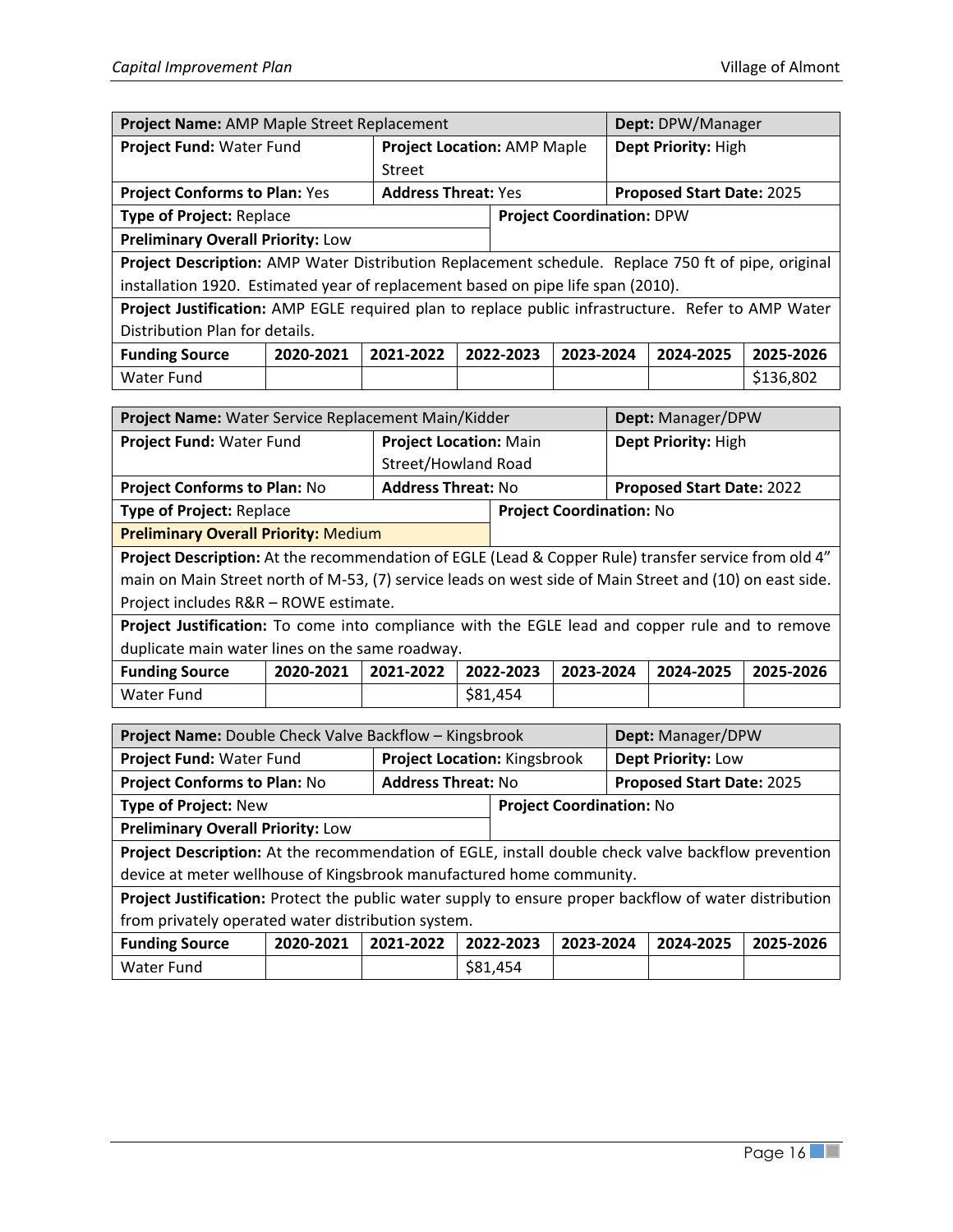| Project Name: East St. Clair Street - Water Main                                                    |           |                                                         |  |                                  |           |                     | Dept: WWTP/Manager |           |
|-----------------------------------------------------------------------------------------------------|-----------|---------------------------------------------------------|--|----------------------------------|-----------|---------------------|--------------------|-----------|
| Project Fund: Water Fund<br><b>Project Location: AMP - E. St.</b>                                   |           |                                                         |  |                                  |           | Dept Priority: High |                    |           |
|                                                                                                     |           | Clair Main                                              |  |                                  |           |                     |                    |           |
| <b>Project Conforms to Plan: Yes</b>                                                                |           | <b>Address Threat: Yes</b><br>Proposed Start Date: 2021 |  |                                  |           |                     |                    |           |
| <b>Type of Project: Replace</b>                                                                     |           |                                                         |  | <b>Project Coordination: DPW</b> |           |                     |                    |           |
| <b>Preliminary Overall Priority: High</b>                                                           |           |                                                         |  |                                  |           |                     |                    |           |
| Project Description: AMP Water Distribution Replacement schedule. Replace 2750 ft of pipe, original |           |                                                         |  |                                  |           |                     |                    |           |
| installation 1920. Estimated year of replacement based on pipe life span (2010).                    |           |                                                         |  |                                  |           |                     |                    |           |
| Project Justification: AMP EGLE required plan to replace public infrastructure.                     |           |                                                         |  |                                  |           |                     |                    |           |
| <b>Funding Source</b>                                                                               | 2020-2021 | 2021-2022                                               |  | 2022-2023                        | 2023-2024 |                     | 2024-2025          | 2025-2026 |
| Water                                                                                               |           | \$501,608                                               |  |                                  |           |                     |                    |           |

| Project Name: School Street - Water Main                                                            |           |                              |  |                                 |           |                           | Dept: DPW |           |
|-----------------------------------------------------------------------------------------------------|-----------|------------------------------|--|---------------------------------|-----------|---------------------------|-----------|-----------|
| Project Fund: Water Fund                                                                            |           | Project Location: School St. |  |                                 |           | Dept Priority: High       |           |           |
| <b>Project Conforms to Plan: Yes</b>                                                                |           | <b>Address Threat: Yes</b>   |  |                                 |           | Proposed Start Date: 2021 |           |           |
| <b>Type of Project: Replace</b>                                                                     |           |                              |  | <b>Project Coordination: No</b> |           |                           |           |           |
| <b>Preliminary Overall Priority: High</b>                                                           |           |                              |  |                                 |           |                           |           |           |
| Project Description: AMP Water Distribution Replacement schedule. Replace 2750 ft of pipe, original |           |                              |  |                                 |           |                           |           |           |
| installation 1920. Estimated year of replacement based on pipe life span (2010).                    |           |                              |  |                                 |           |                           |           |           |
| Project Justification: AMP EGLE required plan to replace public infrastructure.                     |           |                              |  |                                 |           |                           |           |           |
| <b>Funding Source</b>                                                                               | 2020-2021 | 2021-2022                    |  | 2022-2023                       | 2023-2024 |                           | 2024-2025 | 2025-2026 |
| Water Fund                                                                                          |           | \$151,000                    |  |                                 |           |                           |           |           |
| <b>MDOT Category B</b>                                                                              |           | \$151,000                    |  |                                 |           |                           |           |           |

| Project Name: Johnson Street - Water Main                                                           |           |                               |           |  |                                 | Dept: DPW/Manager         |           |  |
|-----------------------------------------------------------------------------------------------------|-----------|-------------------------------|-----------|--|---------------------------------|---------------------------|-----------|--|
| Project Fund: Water Fund                                                                            |           | Project Location: AMP Johnson |           |  |                                 | Dept Priority: High       |           |  |
|                                                                                                     |           | Street                        |           |  |                                 |                           |           |  |
| <b>Project Conforms to Plan: Yes</b><br><b>Address Threat: Yes</b>                                  |           |                               |           |  |                                 | Proposed Start Date: 2022 |           |  |
| <b>Type of Project: Replace</b>                                                                     |           |                               |           |  | <b>Project Coordination: No</b> |                           |           |  |
| <b>Preliminary Overall Priority: High</b>                                                           |           |                               |           |  |                                 |                           |           |  |
| Project Description: AMP Water Distribution Replacement schedule. Replace 1500 ft of pipe, original |           |                               |           |  |                                 |                           |           |  |
| installation 1920. Estimated year of replacement based on pipe life span (2010).                    |           |                               |           |  |                                 |                           |           |  |
| Project Justification: AMP EGLE required plan to replace public infrastructure. Refer to AMP Water  |           |                               |           |  |                                 |                           |           |  |
| distribution plan for details.                                                                      |           |                               |           |  |                                 |                           |           |  |
| <b>Funding Source</b>                                                                               | 2020-2021 | 2021-2022                     | 2022-2023 |  | 2023-2024                       | 2024-2025                 | 2025-2026 |  |
| Water Fund                                                                                          |           |                               | \$273,605 |  |                                 |                           |           |  |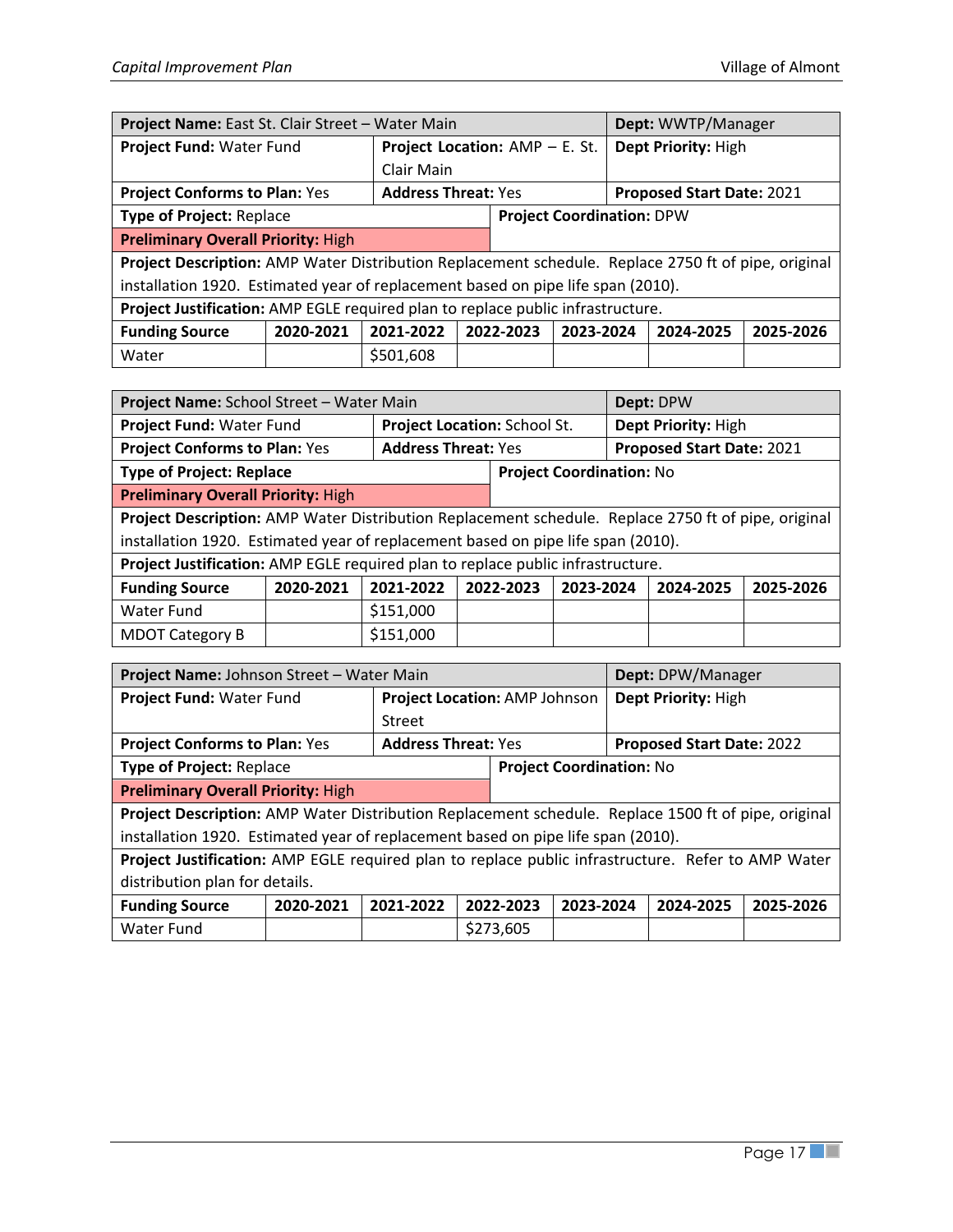| Project Name: AMP - Branch Street                                                                       |                                |                              |                                |                                 |           |                                  | Dept: DPW/Manager                       |           |  |
|---------------------------------------------------------------------------------------------------------|--------------------------------|------------------------------|--------------------------------|---------------------------------|-----------|----------------------------------|-----------------------------------------|-----------|--|
| Project Fund: Water Fund                                                                                |                                |                              | Project Location: AMP Branch   |                                 |           |                                  | Dept Priority: High                     |           |  |
|                                                                                                         |                                | <b>Street</b>                |                                |                                 |           |                                  |                                         |           |  |
| <b>Project Conforms to Plan: Yes</b>                                                                    |                                | <b>Address Threat: Yes</b>   |                                |                                 |           |                                  | Proposed Start Date: 2023               |           |  |
| Type of Project: Replace                                                                                |                                |                              |                                |                                 |           | <b>Project Coordination: DPW</b> |                                         |           |  |
| <b>Preliminary Overall Priority: Medium</b>                                                             |                                |                              |                                |                                 |           |                                  |                                         |           |  |
| Project Description: AMP Water Distribution Replacement schedule. Replace 1000 ft of pipe, original     |                                |                              |                                |                                 |           |                                  |                                         |           |  |
| installation 1920. Estimated year of replacement based on pipe life span (2010).                        |                                |                              |                                |                                 |           |                                  |                                         |           |  |
| Project Justification: AMP EGLE required plan to replace public infrastructure. Refer to AMP Water      |                                |                              |                                |                                 |           |                                  |                                         |           |  |
|                                                                                                         | distribution plan for details. |                              |                                |                                 |           |                                  |                                         |           |  |
| <b>Funding Source</b>                                                                                   | 2020-2021                      | 2021-2022                    |                                | 2022-2023                       | 2023-2024 |                                  | 2024-2025                               | 2025-2026 |  |
| <b>Water Fund</b>                                                                                       |                                |                              |                                |                                 | \$182,403 |                                  |                                         |           |  |
| Project Name: Curb Stop Replacement DDA                                                                 |                                |                              |                                |                                 |           |                                  | Dept: DPW/Manager                       |           |  |
| Project Fund: Water Fund                                                                                |                                | <b>Project Location: DDA</b> |                                |                                 |           |                                  | Dept Priority: High                     |           |  |
| <b>Project Conforms to Plan: Yes</b>                                                                    |                                | <b>Address Threat: Yes</b>   |                                |                                 |           |                                  | Proposed Start Date: 2020               |           |  |
| Type of Project: Rehabilitate                                                                           |                                |                              |                                |                                 |           |                                  | Project Coordination: DDA, DPW, Spicer, |           |  |
| <b>Preliminary Overall Priority: High</b>                                                               |                                |                              | Contractor awarded DDA Project |                                 |           |                                  |                                         |           |  |
| Project Description: In coordination with DDA Streetscape project, replace 30 curbstop boxes with       |                                |                              |                                |                                 |           |                                  |                                         |           |  |
| stainless type.                                                                                         |                                |                              |                                |                                 |           |                                  |                                         |           |  |
| Project Justification: Ensure village utilities are functioning and replace (30) water stop boxes while |                                |                              |                                |                                 |           |                                  |                                         |           |  |
| concrete is being replaced in coordination with work of DDA Streetscape Project.                        |                                |                              |                                |                                 |           |                                  |                                         |           |  |
| <b>Funding Source</b>                                                                                   | 2020-2021                      | 2021-2022                    |                                | 2022-2023                       | 2023-2024 |                                  | 2024-2025                               | 2025-2026 |  |
| <b>Water Fund</b>                                                                                       | \$19,289                       |                              |                                |                                 |           |                                  |                                         |           |  |
| Project Name: N. Main Street Lead & Copper Rule                                                         |                                |                              |                                |                                 |           |                                  | Dept: DPW/Manager                       |           |  |
| Project Fund: Water Fund                                                                                |                                | Project Location: N. Main St |                                |                                 |           |                                  | Dept Priority: High                     |           |  |
| <b>Project Conforms to Plan: Yes</b>                                                                    |                                | <b>Address Threat: Yes</b>   |                                |                                 |           |                                  | Proposed Start Date: 2020               |           |  |
| Type of Project: Replace                                                                                |                                |                              |                                | <b>Project Coordination: No</b> |           |                                  |                                         |           |  |
| <b>Preliminary Overall Priority: High</b>                                                               |                                |                              |                                |                                 |           |                                  |                                         |           |  |
| Project Description: Replace lead or galvanized service lines.                                          |                                |                              |                                |                                 |           |                                  |                                         |           |  |
| Project Justification: Comply with EGLE Lead & Copper Rule                                              |                                |                              |                                |                                 |           |                                  |                                         |           |  |
| <b>Funding Source</b>                                                                                   | 2020-2021                      | 2021-2022                    |                                | 2022-2023                       | 2023-2024 |                                  | 2024-2025                               | 2025-2026 |  |
| Water                                                                                                   | \$40,000                       |                              |                                |                                 |           |                                  |                                         |           |  |
| Project Name: Johnson Street Lead & Copper Rule                                                         |                                |                              |                                |                                 |           |                                  | Dept: DPW/Manager                       |           |  |
| Project Fund: Water Fund                                                                                |                                | Project Location: Johnson St |                                |                                 |           |                                  | Dept Priority: High                     |           |  |
| <b>Project Conforms to Plan: Yes</b>                                                                    |                                | <b>Address Threat: Yes</b>   |                                |                                 |           |                                  | Proposed Start Date: 2021               |           |  |
| Type of Project: Replace                                                                                |                                |                              |                                | <b>Project Coordination: No</b> |           |                                  |                                         |           |  |
| <b>Preliminary Overall Priority: High</b>                                                               |                                |                              |                                |                                 |           |                                  |                                         |           |  |
| Project Description: Replace lead or galvanized service lines.                                          |                                |                              |                                |                                 |           |                                  |                                         |           |  |
| Project Justification: Comply with EGLE Lead & Copper Rule                                              |                                |                              |                                |                                 |           |                                  |                                         |           |  |
| <b>Funding Source</b>                                                                                   | 2020-2021                      | 2021-2022                    |                                | 2022-2023                       | 2023-2024 |                                  | 2024-2025                               | 2025-2026 |  |
| <b>Water Fund</b>                                                                                       |                                | \$40,000                     |                                |                                 |           |                                  |                                         |           |  |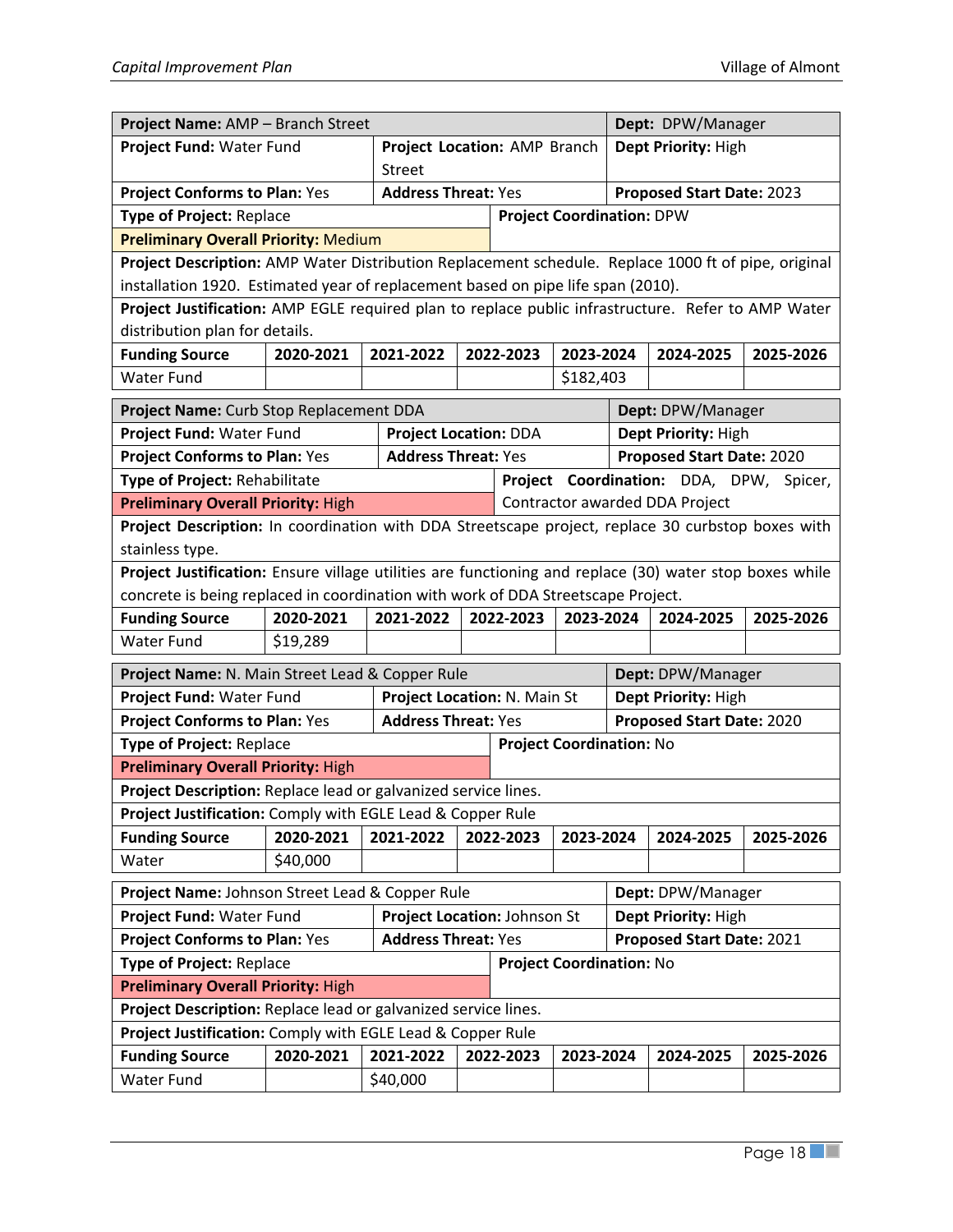| Project Name: Branch Street Lead & Copper Rule                                                       |                                                                    |                                                           |          |                                  |           |                           | Dept: DPW/Manager                |           |  |  |
|------------------------------------------------------------------------------------------------------|--------------------------------------------------------------------|-----------------------------------------------------------|----------|----------------------------------|-----------|---------------------------|----------------------------------|-----------|--|--|
| Project Fund: Water Fund                                                                             | <b>Project Location: Branch St</b>                                 |                                                           |          |                                  |           |                           | Dept Priority: High              |           |  |  |
|                                                                                                      | <b>Project Conforms to Plan: Yes</b><br><b>Address Threat: Yes</b> |                                                           |          |                                  |           | Proposed Start Date: 2020 |                                  |           |  |  |
| Type of Project: Replace                                                                             |                                                                    |                                                           |          | <b>Project Coordination: No</b>  |           |                           |                                  |           |  |  |
| <b>Preliminary Overall Priority: Medium</b>                                                          |                                                                    |                                                           |          |                                  |           |                           |                                  |           |  |  |
| Project Description: Replace lead or galvanized service lines.                                       |                                                                    |                                                           |          |                                  |           |                           |                                  |           |  |  |
| Project Justification: Comply with EGLE Lead & Copper Rule                                           |                                                                    |                                                           |          |                                  |           |                           |                                  |           |  |  |
| <b>Funding Source</b>                                                                                | 2020-2021                                                          | 2021-2022                                                 |          | 2022-2023                        | 2023-2024 |                           | 2024-2025                        | 2025-2026 |  |  |
| <b>Water Fund</b>                                                                                    |                                                                    |                                                           |          | \$40,000                         |           |                           |                                  |           |  |  |
| Project Name: E. St. Clair Street Lead & Copper Rule<br>Dept: DPW/Manager                            |                                                                    |                                                           |          |                                  |           |                           |                                  |           |  |  |
| Project Fund: Water Fund                                                                             |                                                                    | Project Location: E. St. Clair St                         |          |                                  |           |                           | Dept Priority: High              |           |  |  |
| <b>Project Conforms to Plan: Yes</b>                                                                 |                                                                    | <b>Address Threat: Yes</b>                                |          |                                  |           |                           | <b>Proposed Start Date:</b>      |           |  |  |
| Type of Project: Replace                                                                             |                                                                    |                                                           |          | <b>Project Coordination: No</b>  |           |                           |                                  |           |  |  |
| <b>Preliminary Overall Priority: Medium</b>                                                          |                                                                    |                                                           |          |                                  |           |                           |                                  |           |  |  |
| Project Description: Replace lead or galvanized service lines.                                       |                                                                    |                                                           |          |                                  |           |                           |                                  |           |  |  |
| Project Justification: Comply with EGLE Lead & Copper Rule                                           |                                                                    |                                                           |          |                                  |           |                           |                                  |           |  |  |
| <b>Funding Source</b>                                                                                | 2020-2021                                                          | 2021-2022                                                 |          | 2022-2023                        | 2023-2024 |                           | 2024-2025                        | 2025-2026 |  |  |
| Water                                                                                                |                                                                    |                                                           | \$40,000 |                                  |           |                           |                                  |           |  |  |
| <b>Project Name: Sidewalk Installations</b>                                                          |                                                                    |                                                           |          |                                  |           |                           | Dept: DPW/Manager                |           |  |  |
| Project Fund: General Fund/Act 51<br>Dept Priority: Medium<br>Project Location: Community-           |                                                                    |                                                           |          |                                  |           |                           |                                  |           |  |  |
|                                                                                                      |                                                                    | wide                                                      |          |                                  |           |                           |                                  |           |  |  |
| <b>Project Conforms to Plan: Yes</b>                                                                 |                                                                    | <b>Address Threat: Yes</b>                                |          |                                  |           |                           | Proposed Start Date: 2020        |           |  |  |
| Type of Project: New/Replace                                                                         |                                                                    |                                                           |          | <b>Project Coordination: DPW</b> |           |                           |                                  |           |  |  |
| <b>Preliminary Overall Priority: High</b>                                                            |                                                                    |                                                           |          |                                  |           |                           |                                  |           |  |  |
| Project Description: Install sidewalks where connectivity ceases to exist; repair damaged sidewalks. |                                                                    |                                                           |          |                                  |           |                           |                                  |           |  |  |
| Survey sidewalks for inventory list.                                                                 |                                                                    |                                                           |          |                                  |           |                           |                                  |           |  |  |
| Project Justification: Preventing trip hazards and improving connectivity of existing sidewalks.     |                                                                    |                                                           |          |                                  |           |                           |                                  |           |  |  |
| <b>Funding Source</b>                                                                                | 2020-2021                                                          | 2021-2022                                                 |          | 2022-2023                        | 2023-2024 |                           | 2024-2025                        | 2025-2026 |  |  |
| <b>Local Streets</b>                                                                                 | \$6,000                                                            | \$6,000                                                   | \$6,000  |                                  | \$6,000   |                           | \$6,000                          | \$6,000   |  |  |
| SCRAP Tire (50%)                                                                                     |                                                                    |                                                           |          |                                  |           |                           |                                  |           |  |  |
|                                                                                                      |                                                                    |                                                           |          |                                  |           |                           |                                  |           |  |  |
| Project Name: June Drive 2" Overlay<br><b>Project Fund: Local Streets</b>                            |                                                                    |                                                           |          |                                  |           |                           | Dept: DPW<br>Dept Priority: High |           |  |  |
| <b>Project Conforms to Plan: No</b>                                                                  |                                                                    | Project Location: June Drive<br><b>Address Threat: No</b> |          |                                  |           |                           | Proposed Start Date: 2023        |           |  |  |
| Type of Project: Rehabilitate                                                                        |                                                                    |                                                           |          | <b>Project Coordination: No</b>  |           |                           |                                  |           |  |  |
| <b>Preliminary Overall Priority: Medium</b>                                                          |                                                                    |                                                           |          |                                  |           |                           |                                  |           |  |  |
| Project Description: Apply new asphalt to the streets within the subdivision.                        |                                                                    |                                                           |          |                                  |           |                           |                                  |           |  |  |
| Project Justification: Streets are in disrepair.                                                     |                                                                    |                                                           |          |                                  |           |                           |                                  |           |  |  |
| <b>Funding Source</b>                                                                                | 2020-2021                                                          | 2021-2022                                                 |          | 2022-2023                        | 2023-2024 |                           | 2024-2025                        | 2025-2026 |  |  |
| <b>Local Streets</b>                                                                                 |                                                                    |                                                           |          |                                  | \$60,000  |                           |                                  |           |  |  |
| SCRAP Tire (50%)                                                                                     |                                                                    |                                                           |          |                                  |           |                           |                                  |           |  |  |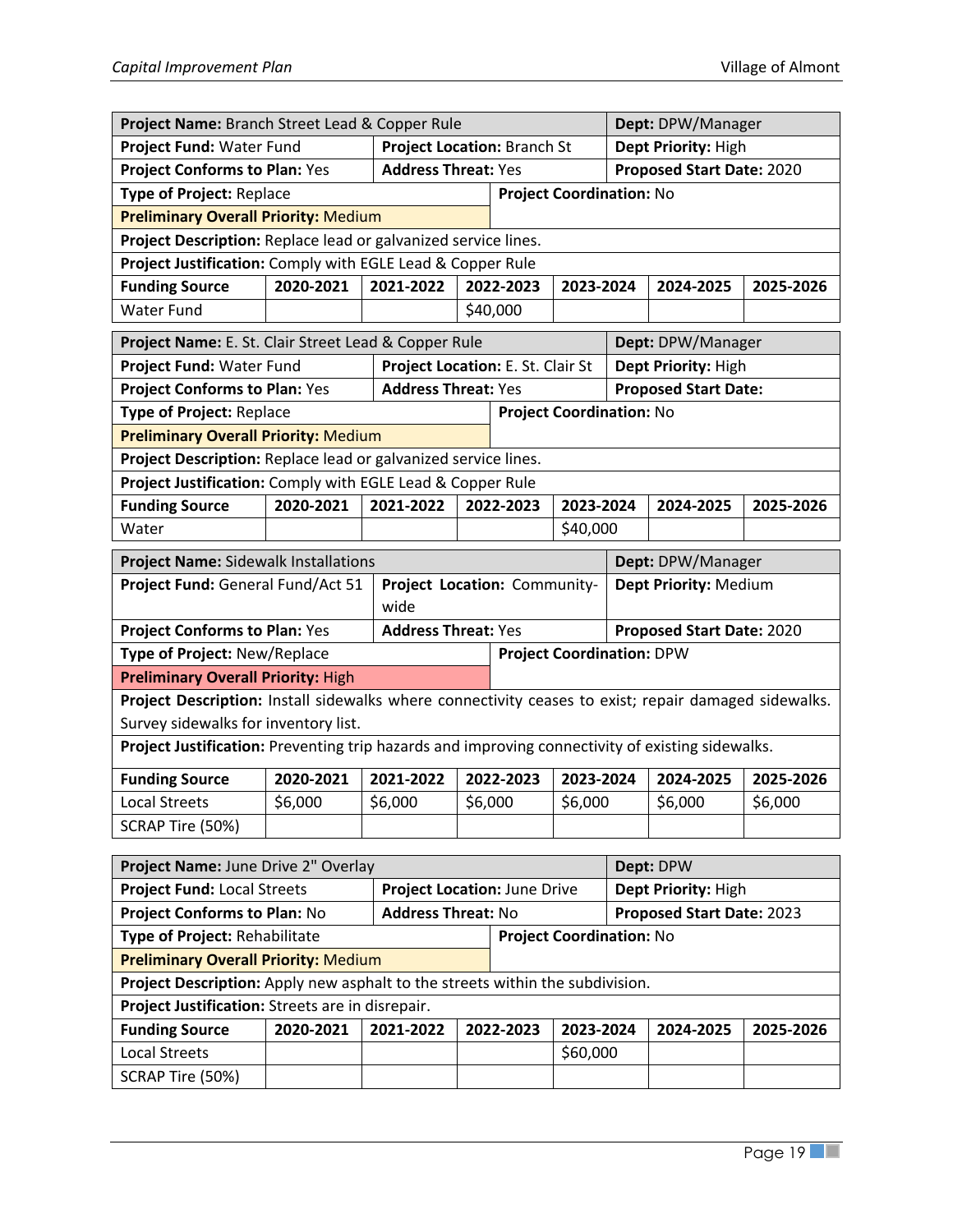| Project Name: Bernice Drive 2" Overlay                                |                                                                  |                                 |                                  |           |                           |                     | Dept: DPW |           |
|-----------------------------------------------------------------------|------------------------------------------------------------------|---------------------------------|----------------------------------|-----------|---------------------------|---------------------|-----------|-----------|
| <b>Project Fund: Local Streets</b>                                    |                                                                  |                                 | <b>Project Location: Bernice</b> |           |                           | Dept Priority: High |           |           |
|                                                                       |                                                                  | <b>Drive</b>                    |                                  |           |                           |                     |           |           |
|                                                                       | <b>Address Threat: No</b><br><b>Project Conforms to Plan: No</b> |                                 |                                  |           | Proposed Start Date: 2025 |                     |           |           |
| Type of Project: Rehabilitate                                         |                                                                  | <b>Project Coordination: No</b> |                                  |           |                           |                     |           |           |
| <b>Preliminary Overall Priority: Low</b>                              |                                                                  |                                 |                                  |           |                           |                     |           |           |
| Project Description: Apply new asphalt to the streets within the sub. |                                                                  |                                 |                                  |           |                           |                     |           |           |
| Project Justification: Streets are in disrepair.                      |                                                                  |                                 |                                  |           |                           |                     |           |           |
| <b>Funding Source</b>                                                 | 2020-2021                                                        | 2021-2022                       |                                  | 2022-2023 | 2023-2024                 |                     | 2024-2025 | 2025-2026 |
| <b>Local Streets</b>                                                  |                                                                  |                                 |                                  |           |                           |                     | \$45,000  |           |
| SCRAP Tire (50%)                                                      |                                                                  |                                 |                                  |           |                           |                     |           |           |

| Project Name: Jonathon Drive 2" Overlay                               |           |                           |           |                                        |  | Dept: DPW                 |           |  |  |
|-----------------------------------------------------------------------|-----------|---------------------------|-----------|----------------------------------------|--|---------------------------|-----------|--|--|
| <b>Project Fund: Local Streets</b>                                    |           | Project                   | Location: | <b>Dept Priority: High</b><br>Jonathon |  |                           |           |  |  |
|                                                                       |           | <b>Drive</b>              |           |                                        |  |                           |           |  |  |
| <b>Project Conforms to Plan: No</b>                                   |           | <b>Address Threat: No</b> |           |                                        |  | Proposed Start Date: 2025 |           |  |  |
| Type of Project: Rehabilitate                                         |           |                           |           | <b>Project Coordination: No</b>        |  |                           |           |  |  |
| <b>Preliminary Overall Priority: Low</b>                              |           |                           |           |                                        |  |                           |           |  |  |
| Project Description: Apply new asphalt to the streets within the sub. |           |                           |           |                                        |  |                           |           |  |  |
| Project Justification: Streets are in disrepair.                      |           |                           |           |                                        |  |                           |           |  |  |
| <b>Funding Source</b>                                                 | 2020-2021 | 2021-2022                 | 2022-2023 | 2023-2024                              |  | 2024-2025                 | 2025-2026 |  |  |
| <b>Local Streets</b>                                                  |           |                           | \$80,000  |                                        |  |                           |           |  |  |
| SCRAP Tire (50%)                                                      |           |                           |           |                                        |  |                           |           |  |  |

| Project Name: McIntosh Asphalt Application                                    |           |                           |                                 |                                     |                           |  | Dept: DPW             |           |
|-------------------------------------------------------------------------------|-----------|---------------------------|---------------------------------|-------------------------------------|---------------------------|--|-----------------------|-----------|
| <b>Project Fund: Local Streets</b>                                            |           |                           | <b>Project Location: Entire</b> |                                     |                           |  | Dept Priority: Medium |           |
|                                                                               |           |                           | Subdivision                     |                                     |                           |  |                       |           |
| <b>Project Conforms to Plan: No</b>                                           |           | <b>Address Threat: No</b> |                                 |                                     | Proposed Start Date: 2021 |  |                       |           |
| Type of Project: Rehabilitate                                                 |           |                           |                                 | <b>Project Coordination: No</b>     |                           |  |                       |           |
| <b>Preliminary Overall Priority: Medium</b>                                   |           |                           |                                 |                                     |                           |  |                       |           |
| Project Description: Apply new asphalt to the streets within the subdivision. |           |                           |                                 |                                     |                           |  |                       |           |
| Project Justification: Streets are in disrepair                               |           |                           |                                 |                                     |                           |  |                       |           |
| <b>Funding Source</b>                                                         | 2020-2021 | 2021-2022                 |                                 | 2023-2024<br>2022-2023<br>2024-2025 |                           |  |                       | 2025-2026 |
| <b>Local Streets</b>                                                          | \$50,000  |                           |                                 |                                     |                           |  |                       |           |
| SCRAP Tire (50%)                                                              |           |                           |                                 |                                     |                           |  |                       |           |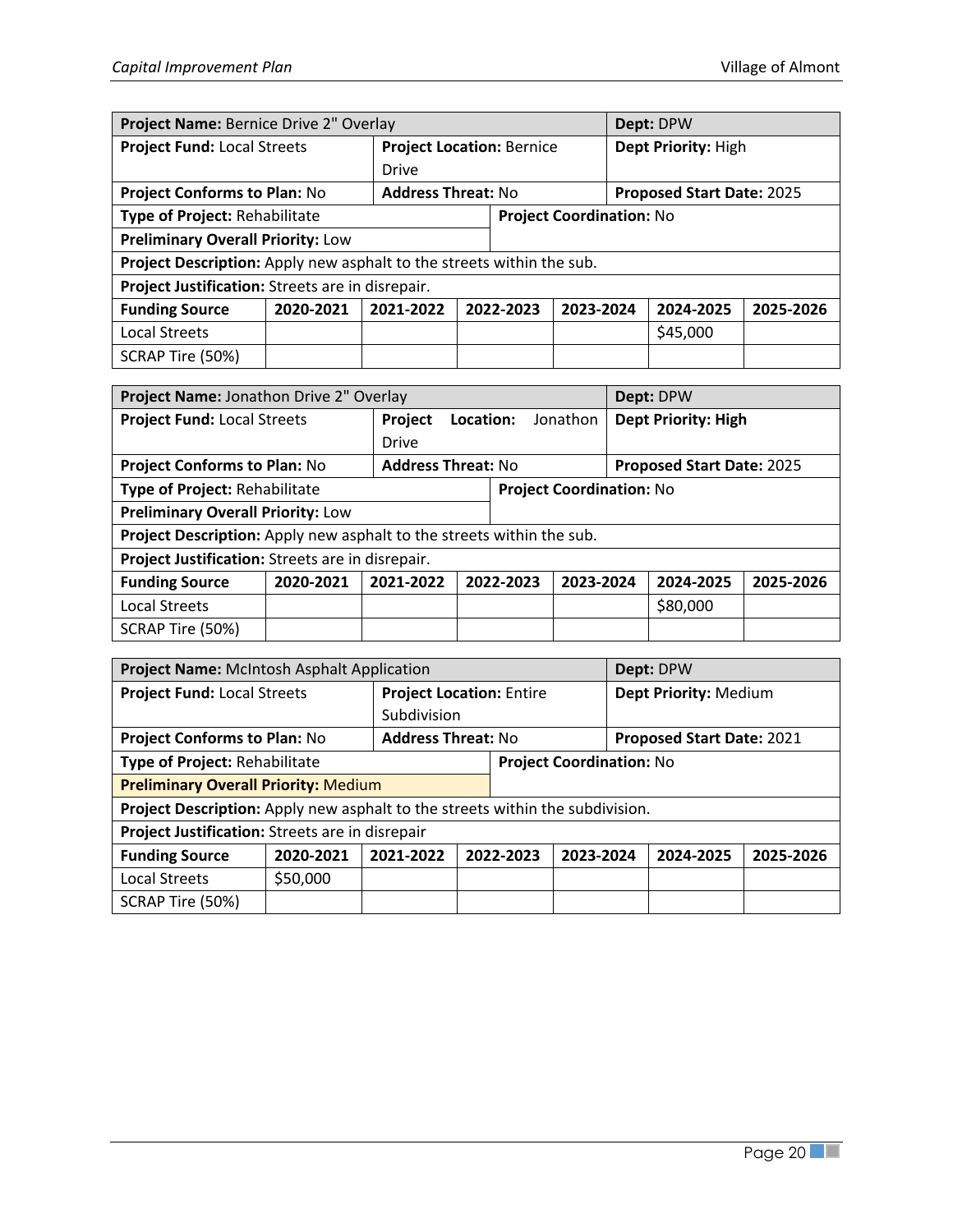| Project Name: Cherry Street Paving                    |           |                           |                                                               |  |  | Dept: Manager/DPW |           |
|-------------------------------------------------------|-----------|---------------------------|---------------------------------------------------------------|--|--|-------------------|-----------|
| Project Fund: Act 51                                  |           |                           | Dept Priority: High<br><b>Project Location: Cherry Street</b> |  |  |                   |           |
| <b>Project Conforms to Plan: No</b>                   |           | <b>Address Threat: No</b> | Proposed Start Date: 2020                                     |  |  |                   |           |
| Type of Project: Rehabilitate                         |           |                           | <b>Project Coordination: DPW</b>                              |  |  |                   |           |
| <b>Preliminary Overall Priority: High</b>             |           |                           |                                                               |  |  |                   |           |
| Project Description: Repave existing roadway - recap. |           |                           |                                                               |  |  |                   |           |
| Project Justification: Road in poor condition/PASER.  |           |                           |                                                               |  |  |                   |           |
| <b>Funding Source</b>                                 | 2020-2021 | 2021-2022                 | 2022-2023<br>2023-2024<br>2024-2025                           |  |  |                   | 2025-2026 |
| <b>Act 51</b>                                         | \$65,000  |                           |                                                               |  |  |                   |           |

| Project Name: Johnson Street Paving                   |           |                           |                           |                                     |                           |                     | Dept: Manager/DPW |           |
|-------------------------------------------------------|-----------|---------------------------|---------------------------|-------------------------------------|---------------------------|---------------------|-------------------|-----------|
| Project Fund: Act 51                                  |           |                           | Project Location: Johnson |                                     |                           | Dept Priority: High |                   |           |
|                                                       |           | <b>Street</b>             |                           |                                     |                           |                     |                   |           |
| <b>Project Conforms to Plan: No</b>                   |           | <b>Address Threat: No</b> |                           |                                     | Proposed Start Date: 2020 |                     |                   |           |
| Type of Project: Rehabilitate                         |           |                           |                           | <b>Project Coordination: DPW</b>    |                           |                     |                   |           |
| <b>Preliminary Overall Priority: High</b>             |           |                           |                           |                                     |                           |                     |                   |           |
| Project Description: Repave existing roadway - recap. |           |                           |                           |                                     |                           |                     |                   |           |
| Project Justification: Road in poor condition/PASER.  |           |                           |                           |                                     |                           |                     |                   |           |
| <b>Funding Source</b>                                 | 2020-2021 | 2021-2022                 |                           | 2022-2023<br>2023-2024<br>2024-2025 |                           |                     |                   | 2025-2026 |
| <b>Act 51</b>                                         | \$260,000 |                           |                           |                                     |                           |                     |                   |           |

| Project Name: June Drive Force Main                                                                       |           |                            |                              |                                     |  |                       | Dept: DPW/Manager |           |
|-----------------------------------------------------------------------------------------------------------|-----------|----------------------------|------------------------------|-------------------------------------|--|-----------------------|-------------------|-----------|
| Project Fund: Sewer Fund                                                                                  |           |                            | Project Location: June Drive |                                     |  | Dept Priority: Medium |                   |           |
|                                                                                                           |           |                            | Lift Station                 |                                     |  |                       |                   |           |
| <b>Project Conforms to Plan: Yes</b>                                                                      |           | <b>Address Threat: Yes</b> |                              | Proposed Start Date: 2022           |  |                       |                   |           |
| Type of Project: Upgrade                                                                                  |           |                            |                              | <b>Project Coordination: No</b>     |  |                       |                   |           |
| <b>Preliminary Overall Priority: High</b>                                                                 |           |                            |                              |                                     |  |                       |                   |           |
| Project Description: SAW Grant CIP Project - Replace June Drive Force Main Replacement.                   |           |                            |                              |                                     |  |                       |                   |           |
| Project Justification: Increased capacity at K-Lynn Subdivision and history of broken force main repairs. |           |                            |                              |                                     |  |                       |                   |           |
| <b>Funding Source</b>                                                                                     | 2020-2021 | 2021-2022                  |                              | 2023-2024<br>2022-2023<br>2024-2025 |  |                       |                   | 2025-2026 |
| Sewer Fund                                                                                                |           | \$243,500                  |                              |                                     |  |                       |                   |           |

| Project Name: Clean and TV a Portion                                                        |           |           |                                                         |                                     |          | Dept: DPW           |           |  |
|---------------------------------------------------------------------------------------------|-----------|-----------|---------------------------------------------------------|-------------------------------------|----------|---------------------|-----------|--|
| <b>Project Fund: Sewer</b>                                                                  |           |           | <b>Project Location: Whole</b>                          |                                     |          | Dept Priority: High |           |  |
|                                                                                             |           | Village   |                                                         |                                     |          |                     |           |  |
| <b>Project Conforms to Plan: No</b>                                                         |           |           | <b>Address Threat: Yes</b><br>Proposed Start Date: 2020 |                                     |          |                     |           |  |
| Type of Project: Rehabilitate                                                               |           |           |                                                         | <b>Project Coordination: No</b>     |          |                     |           |  |
| <b>Preliminary Overall Priority: High</b>                                                   |           |           |                                                         |                                     |          |                     |           |  |
| Project Description: Clean and TV of existing pipes.                                        |           |           |                                                         |                                     |          |                     |           |  |
| Project Justification: It is not clear what the current condition of the infrastructure is. |           |           |                                                         |                                     |          |                     |           |  |
| <b>Funding Source</b>                                                                       | 2020-2021 | 2021-2022 |                                                         | 2023-2024<br>2024-2025<br>2022-2023 |          |                     | 2025-2026 |  |
| Sewer                                                                                       | \$10,000  | \$10,000  |                                                         | \$10,000                            | \$10,000 | \$10,000            | \$10,000  |  |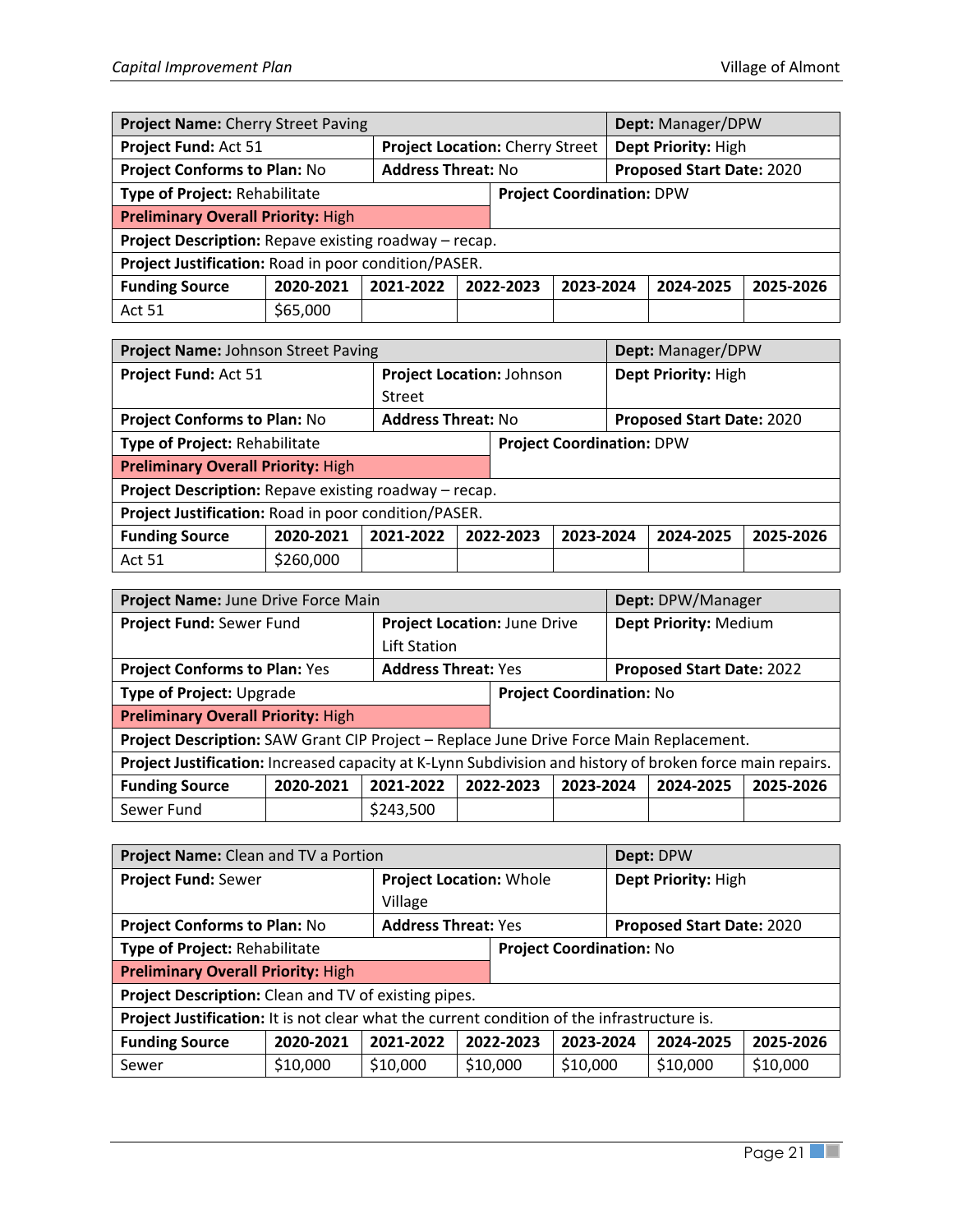| Project Name: Jonathon Lift Station Pumps                                     |           |                            |                                 |                                            |           |  | Dept: Manager/WWTP  |           |  |
|-------------------------------------------------------------------------------|-----------|----------------------------|---------------------------------|--------------------------------------------|-----------|--|---------------------|-----------|--|
| <b>Project Fund: Sewer</b>                                                    |           |                            | Project Location: Jonathon Lift |                                            |           |  | Dept Priority: High |           |  |
|                                                                               |           | Station                    |                                 |                                            |           |  |                     |           |  |
| <b>Project Conforms to Plan: No</b>                                           |           | <b>Address Threat: Yes</b> |                                 | Proposed Start Date: 2021                  |           |  |                     |           |  |
| Type of Project: New/Replace                                                  |           |                            |                                 | Project Coordination: Wastewater Treatment |           |  |                     |           |  |
| <b>Preliminary Overall Priority: High</b>                                     |           |                            | Plant                           |                                            |           |  |                     |           |  |
| Project Description: Replace vacuum-based pumps with submersible type.        |           |                            |                                 |                                            |           |  |                     |           |  |
| Project Justification: Vacuum-based pump system has proven to be problematic. |           |                            |                                 |                                            |           |  |                     |           |  |
| <b>Funding Source</b>                                                         | 2020-2021 | 2021-2022                  |                                 | 2022-2023                                  | 2023-2024 |  | 2024-2025           | 2025-2026 |  |
| Sewer                                                                         |           | \$100,000                  |                                 |                                            |           |  |                     |           |  |
|                                                                               |           |                            |                                 |                                            |           |  |                     |           |  |

| Project Name: Farnum Drain Main Sewer Interceptor                                                  |           |                           |                             |                                 |  |  | Dept: DPW           |           |
|----------------------------------------------------------------------------------------------------|-----------|---------------------------|-----------------------------|---------------------------------|--|--|---------------------|-----------|
| <b>Project Fund: Sewer</b>                                                                         |           |                           | Project Location: Along the |                                 |  |  | Dept Priority: High |           |
|                                                                                                    |           |                           | Farnum Drain                |                                 |  |  |                     |           |
| <b>Project Conforms to Plan: No</b>                                                                |           | <b>Address Threat: No</b> |                             | Proposed Start Date: 2022       |  |  |                     |           |
| <b>Type of Project: Replace</b>                                                                    |           |                           |                             | <b>Project Coordination: No</b> |  |  |                     |           |
| <b>Preliminary Overall Priority: Medium</b>                                                        |           |                           |                             |                                 |  |  |                     |           |
| Project Description: Replace or reline the main sewer interceptor along the Farnum drain from West |           |                           |                             |                                 |  |  |                     |           |
| Saint Clair to M-53.                                                                               |           |                           |                             |                                 |  |  |                     |           |
| Project Justification: So that the sewer service is not interrupted by breaks or blockages.        |           |                           |                             |                                 |  |  |                     |           |
| <b>Funding Source</b>                                                                              | 2020-2021 | 2021-2022                 | 2022-2023<br>2023-2024      |                                 |  |  | 2024-2025           | 2025-2026 |
| Sewer                                                                                              |           |                           |                             | \$600,000                       |  |  |                     |           |

| Project Name: Storm Drainage System Evaluation                                            |           |                           |                                 |                                     |          | Dept: DPW             |                           |           |
|-------------------------------------------------------------------------------------------|-----------|---------------------------|---------------------------------|-------------------------------------|----------|-----------------------|---------------------------|-----------|
| Project Fund: Sewer Fund                                                                  |           |                           | Project Location: Whole Village |                                     |          | Dept Priority: Medium |                           |           |
| <b>Project Conforms to Plan: No</b>                                                       |           | <b>Address Threat: No</b> |                                 |                                     |          |                       | Proposed Start Date: 2020 |           |
| Type of Project: Rehabilitate                                                             |           |                           |                                 | <b>Project Coordination: No</b>     |          |                       |                           |           |
| <b>Preliminary Overall Priority: Medium</b>                                               |           |                           |                                 |                                     |          |                       |                           |           |
| Project Description: Conduct an inventory of the system to evaluate backup and condition. |           |                           |                                 |                                     |          |                       |                           |           |
| Project Justification: Improve storm drainage and ensure system is properly functioning.  |           |                           |                                 |                                     |          |                       |                           |           |
| <b>Funding Source</b>                                                                     | 2020-2021 | 2021-2022                 |                                 | 2022-2023<br>2023-2024<br>2024-2025 |          |                       |                           | 2025-2026 |
| Sewer Fund                                                                                | \$50,000  |                           |                                 |                                     | \$50,000 |                       | \$50,000                  | \$50,000  |

| Project Name: New Pickup Truck (Wastewater)                                            |           |                               |  |                                     |  |  | Dept: WWTP |           |
|----------------------------------------------------------------------------------------|-----------|-------------------------------|--|-------------------------------------|--|--|------------|-----------|
| Project Fund: Equipment                                                                |           | <b>Project Location: WWTP</b> |  | Dept Priority: High                 |  |  |            |           |
| <b>Project Conforms to Plan: No</b>                                                    |           | <b>Address Threat: No</b>     |  | Proposed Start Date: 2021           |  |  |            |           |
| <b>Type of Project: New</b>                                                            |           |                               |  | <b>Project Coordination: No</b>     |  |  |            |           |
| <b>Preliminary Overall Priority: High</b>                                              |           |                               |  |                                     |  |  |            |           |
| Project Description: Purchase a new pickup truck for the wastewater department.        |           |                               |  |                                     |  |  |            |           |
| Project Justification: In constant need of a pickup truck to move equipment and staff. |           |                               |  |                                     |  |  |            |           |
| <b>Funding Source</b>                                                                  | 2020-2021 | 2021-2022                     |  | 2022-2023<br>2023-2024<br>2024-2025 |  |  |            | 2025-2026 |
| Equipment                                                                              |           | \$28,000                      |  |                                     |  |  |            |           |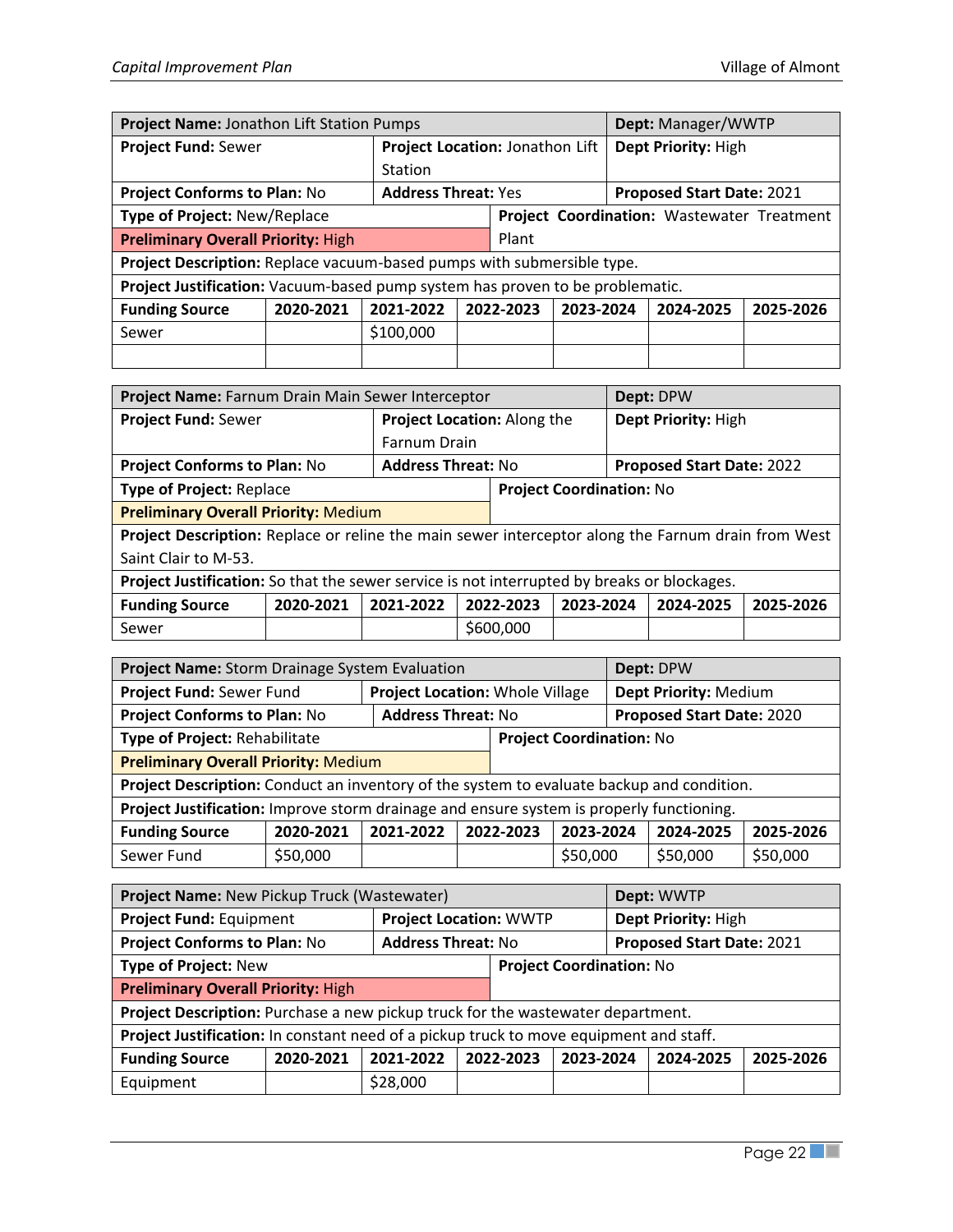| Project Name: Leaf Machine Replacement                                                                 |                           |           |                              |                                                  |          | Dept: DPW           |  |  |
|--------------------------------------------------------------------------------------------------------|---------------------------|-----------|------------------------------|--------------------------------------------------|----------|---------------------|--|--|
| Project Fund: Equipment                                                                                |                           |           | <b>Project Location: DPW</b> |                                                  |          | Dept Priority: High |  |  |
| <b>Project Conforms to Plan: No</b>                                                                    | <b>Address Threat: No</b> |           |                              | <b>Proposed Start Date: 2020</b>                 |          |                     |  |  |
| Type of Project: Replace                                                                               |                           |           |                              | <b>Project Coordination: No</b>                  |          |                     |  |  |
| <b>Preliminary Overall Priority: High</b>                                                              |                           |           |                              |                                                  |          |                     |  |  |
| Project Description: Replace the current 2003 leaf collector.                                          |                           |           |                              |                                                  |          |                     |  |  |
| Project Justification: The Leaf collector will be almost 20 years old and has been reconditioned once. |                           |           |                              |                                                  |          |                     |  |  |
| <b>Funding Source</b>                                                                                  | 2020-2021                 | 2021-2022 |                              | 2022-2023<br>2023-2024<br>2025-2026<br>2024-2025 |          |                     |  |  |
| Equipment                                                                                              | \$10,000                  | \$58,000  |                              | \$12,000                                         | \$20,000 |                     |  |  |

| Project Name: DPW Building/Garage                                                                  |           |           |                                  |  |  |  | Dept: DPW                 |           |  |
|----------------------------------------------------------------------------------------------------|-----------|-----------|----------------------------------|--|--|--|---------------------------|-----------|--|
| Project Fund: General Fund                                                                         |           |           | <b>Project Location: Current</b> |  |  |  | Dept Priority: High       |           |  |
|                                                                                                    |           |           | Location/New Location            |  |  |  |                           |           |  |
| <b>Project Conforms to Plan: No</b>                                                                |           |           | <b>Address Threat: No</b>        |  |  |  | Proposed Start Date: 2024 |           |  |
| Type of Project: Upgrade                                                                           |           |           | <b>Project Coordination:</b>     |  |  |  |                           |           |  |
| Manager/Clerk/Treasurer's Office<br><b>Preliminary Overall Priority: Medium</b>                    |           |           |                                  |  |  |  |                           |           |  |
| Project Description: DPW garage building that will accommodate updated equipment and personnel.    |           |           |                                  |  |  |  |                           |           |  |
| Project Justification: \$2.5 million worth of equipment is stored in a \$50,000 pole barn. Not all |           |           |                                  |  |  |  |                           |           |  |
| equipment can be stored inside and 25% is parked outside. No security for SCADA water system       |           |           |                                  |  |  |  |                           |           |  |
| controls/computers. No bathroom/shower room, break room, or locker room for employees.             |           |           |                                  |  |  |  |                           |           |  |
| <b>Funding Source</b>                                                                              | 2020-2021 | 2021-2022 | 2023-2024<br>2022-2023           |  |  |  | 2024-2025                 | 2025-2026 |  |
| General Fund                                                                                       |           |           |                                  |  |  |  | \$450,000                 |           |  |

| <b>Project Name:</b> Municipal Building Parking Lot Reconfiguration                                    |                                                                                                       |                                                  |                                  |  |          | <b>Dept:</b> Manager      |                                               |           |  |
|--------------------------------------------------------------------------------------------------------|-------------------------------------------------------------------------------------------------------|--------------------------------------------------|----------------------------------|--|----------|---------------------------|-----------------------------------------------|-----------|--|
| Project Fund: General Fund                                                                             |                                                                                                       |                                                  | <b>Project Location: Village</b> |  |          | Dept Priority: Medium     |                                               |           |  |
|                                                                                                        |                                                                                                       |                                                  | <b>Municipal Building</b>        |  |          |                           |                                               |           |  |
| <b>Project Conforms to Plan: No</b>                                                                    |                                                                                                       |                                                  | <b>Address Threat: No</b>        |  |          | Proposed Start Date: 2023 |                                               |           |  |
| <b>Type of Project:</b>                                                                                |                                                                                                       |                                                  |                                  |  |          |                           | Project Coordination: Coordinate project with |           |  |
| New/Replace/Rehabilitate/Upgrade                                                                       |                                                                                                       |                                                  | <b>Almont Township</b>           |  |          |                           |                                               |           |  |
| <b>Preliminary Overall Priority: Low</b>                                                               |                                                                                                       |                                                  |                                  |  |          |                           |                                               |           |  |
|                                                                                                        | Project Description: Reconfigure front parking area of Village Office by adding additional parking to |                                                  |                                  |  |          |                           |                                               |           |  |
| front of building partially removing green space. Curb/gutter and additional drainage required. Repave |                                                                                                       |                                                  |                                  |  |          |                           |                                               |           |  |
| entire parking lot.                                                                                    |                                                                                                       |                                                  |                                  |  |          |                           |                                               |           |  |
| Project Justification: Public improvement. Voting precinct not enough parking to accommodate the       |                                                                                                       |                                                  |                                  |  |          |                           |                                               |           |  |
| public.                                                                                                |                                                                                                       |                                                  |                                  |  |          |                           |                                               |           |  |
| <b>Funding Source</b>                                                                                  | 2020-2021                                                                                             | 2021-2022<br>2022-2023<br>2023-2024<br>2024-2025 |                                  |  |          |                           |                                               | 2025-2026 |  |
| Village<br>General                                                                                     |                                                                                                       |                                                  |                                  |  | \$70,000 |                           |                                               |           |  |
| Fund                                                                                                   |                                                                                                       |                                                  |                                  |  |          |                           |                                               |           |  |
| <b>Almont Township</b>                                                                                 |                                                                                                       |                                                  | \$70,000                         |  |          |                           |                                               |           |  |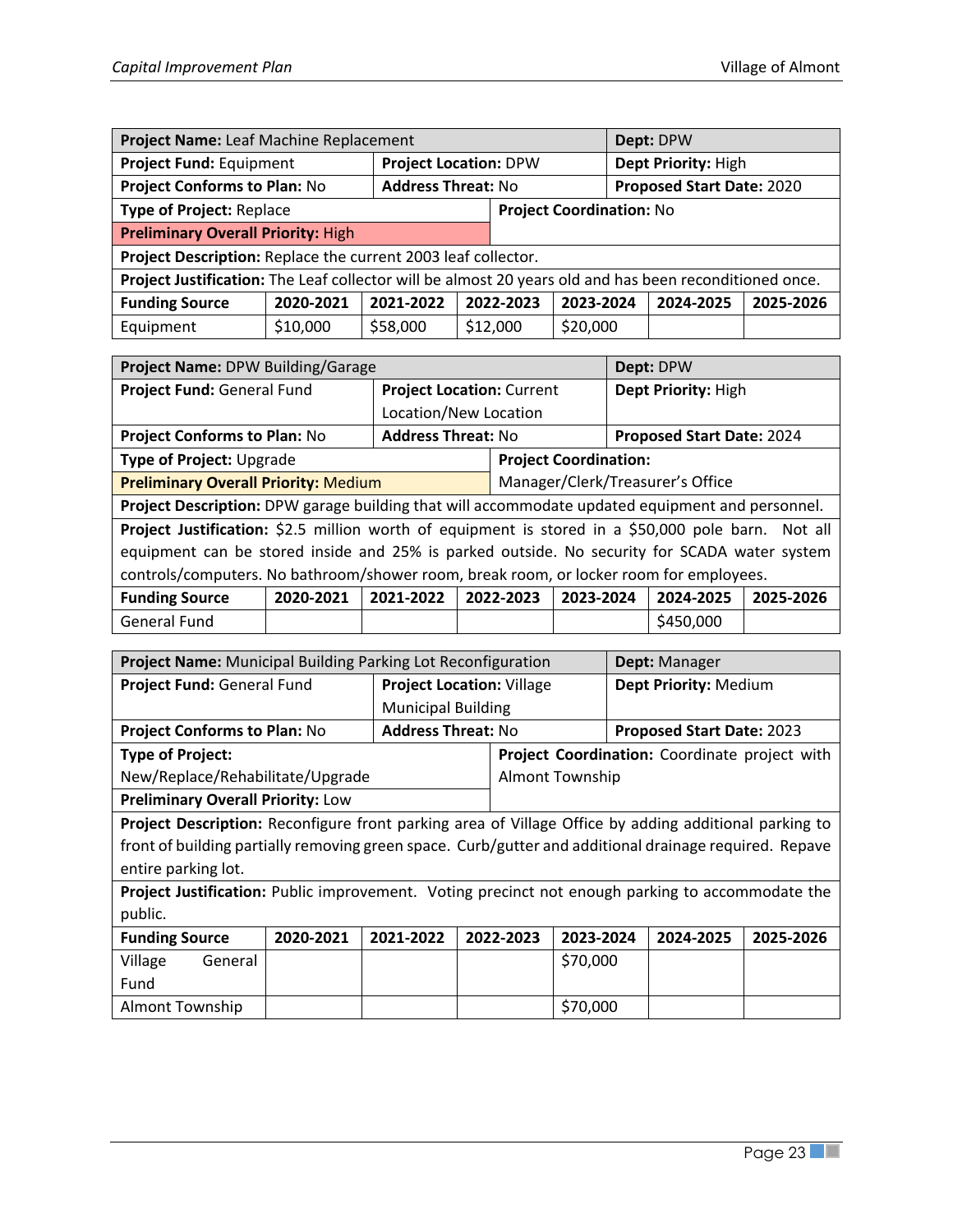| Project Name: Patrol Vehicle                     |                                                                   |           |                                     |                                                                |          | Dept: Police |          |           |  |
|--------------------------------------------------|-------------------------------------------------------------------|-----------|-------------------------------------|----------------------------------------------------------------|----------|--------------|----------|-----------|--|
| Project Fund: Equipment                          |                                                                   |           |                                     | Dept Priority: High<br><b>Project Location: Police Station</b> |          |              |          |           |  |
|                                                  | <b>Project Conforms to Plan: No</b><br><b>Address Threat: Yes</b> |           |                                     | Proposed Start Date: Annual                                    |          |              |          |           |  |
| <b>Type of Project: Replace</b>                  |                                                                   |           |                                     | <b>Project Coordination: No</b>                                |          |              |          |           |  |
| <b>Preliminary Overall Priority: High</b>        |                                                                   |           |                                     |                                                                |          |              |          |           |  |
| Project Description: New patrol vehicle.         |                                                                   |           |                                     |                                                                |          |              |          |           |  |
| Project Justification: Ongoing police operations |                                                                   |           |                                     |                                                                |          |              |          |           |  |
| <b>Funding Source</b>                            | 2020-2021                                                         | 2021-2022 | 2022-2023<br>2023-2024<br>2024-2025 |                                                                |          |              |          | 2025-2026 |  |
| Equipment                                        | \$30,000                                                          | \$30,000  |                                     | \$30,000                                                       | \$30,000 |              | \$30,000 | \$30,000  |  |

| Project Name: Police Station Guard Rail                                        |           |           |                            |                                     |                     | Dept: Police                     |  |           |  |
|--------------------------------------------------------------------------------|-----------|-----------|----------------------------|-------------------------------------|---------------------|----------------------------------|--|-----------|--|
| Project Fund: Equipment<br><b>Project Location: Police Station</b>             |           |           |                            |                                     | Dept Priority: High |                                  |  |           |  |
| Project Conforms to Plan: No                                                   |           |           | <b>Address Threat: Yes</b> |                                     |                     | <b>Proposed Start Date: High</b> |  |           |  |
| <b>Type of Project: New</b>                                                    |           |           |                            | <b>Project Coordination: No</b>     |                     |                                  |  |           |  |
| <b>Preliminary Overall Priority: High</b>                                      |           |           |                            |                                     |                     |                                  |  |           |  |
| Project Description: Guard rail installed in front of police building.         |           |           |                            |                                     |                     |                                  |  |           |  |
| Project Justification: Will protect officers and building from vehicle damage. |           |           |                            |                                     |                     |                                  |  |           |  |
| <b>Funding Source</b>                                                          | 2020-2021 | 2021-2022 |                            | 2022-2023<br>2023-2024<br>2024-2025 |                     |                                  |  | 2025-2026 |  |
| Equipment                                                                      | \$10,000  |           |                            |                                     |                     |                                  |  |           |  |

| Project Name: Police In-Car Cameras                                                                          |                                                                |           |                              |           |                     |                             | Dept: Police |           |  |  |
|--------------------------------------------------------------------------------------------------------------|----------------------------------------------------------------|-----------|------------------------------|-----------|---------------------|-----------------------------|--------------|-----------|--|--|
| Project Fund: Equipment                                                                                      |                                                                |           | Project Location: Police Car |           | Dept Priority: High |                             |              |           |  |  |
| <b>Project Conforms to Plan: No</b>                                                                          |                                                                |           | <b>Address Threat: Yes</b>   |           |                     | Proposed Start Date: Annual |              |           |  |  |
|                                                                                                              | <b>Type of Project: New</b><br><b>Project Coordination: No</b> |           |                              |           |                     |                             |              |           |  |  |
| <b>Preliminary Overall Priority: High</b>                                                                    |                                                                |           |                              |           |                     |                             |              |           |  |  |
| Project Description: 7 In-Car cameras.                                                                       |                                                                |           |                              |           |                     |                             |              |           |  |  |
| Project Justification: Will assist in protecting officers from false claims, assist in training, assist with |                                                                |           |                              |           |                     |                             |              |           |  |  |
| more detailed report writing.                                                                                |                                                                |           |                              |           |                     |                             |              |           |  |  |
| <b>Funding Source</b>                                                                                        | 2020-2021                                                      | 2021-2022 |                              | 2022-2023 | 2023-2024           |                             | 2024-2025    | 2025-2026 |  |  |

| Funding Source |          | ZUZU-ZUZI   ZUZI-ZUZZ   ZUZZ-ZUZ3   ZUZ3-ZUZ4   ZUZ4-ZUZ5   ZUZ5-ZUZ6 |  |  |
|----------------|----------|-----------------------------------------------------------------------|--|--|
| Equipment      | \$15,000 |                                                                       |  |  |

| Project Name: Police Car Port/Garage Rehab           |                                    |           |                                       |          |                                 | Dept: Police              |                       |                                                                                                         |  |  |  |
|------------------------------------------------------|------------------------------------|-----------|---------------------------------------|----------|---------------------------------|---------------------------|-----------------------|---------------------------------------------------------------------------------------------------------|--|--|--|
| Project Fund: Equipment                              |                                    |           | <b>Project Location: Village Hall</b> |          |                                 |                           | Dept Priority: Medium |                                                                                                         |  |  |  |
| <b>Project Conforms to Plan: No</b>                  |                                    |           | <b>Address Threat: No</b>             |          |                                 | Proposed Start Date: 2022 |                       |                                                                                                         |  |  |  |
| Type of Project: New/Rehabilitate                    |                                    |           |                                       |          | <b>Project Coordination: No</b> |                           |                       |                                                                                                         |  |  |  |
| <b>Preliminary Overall Priority: Medium</b>          |                                    |           |                                       |          |                                 |                           |                       |                                                                                                         |  |  |  |
| Project Description: Car port for 6 patrol vehicles. |                                    |           |                                       |          |                                 |                           |                       |                                                                                                         |  |  |  |
|                                                      |                                    |           |                                       |          |                                 |                           |                       | Project Justification: Car port will decrease damage to parking lot, will assist with snow removal, and |  |  |  |
|                                                      | will protect cars from sun damage. |           |                                       |          |                                 |                           |                       |                                                                                                         |  |  |  |
| <b>Funding Source</b>                                | 2020-2021                          | 2021-2022 | 2022-2023<br>2023-2024                |          |                                 |                           | 2024-2025             | 2025-2026                                                                                               |  |  |  |
| Equipment                                            |                                    |           |                                       | \$75,000 |                                 |                           |                       |                                                                                                         |  |  |  |